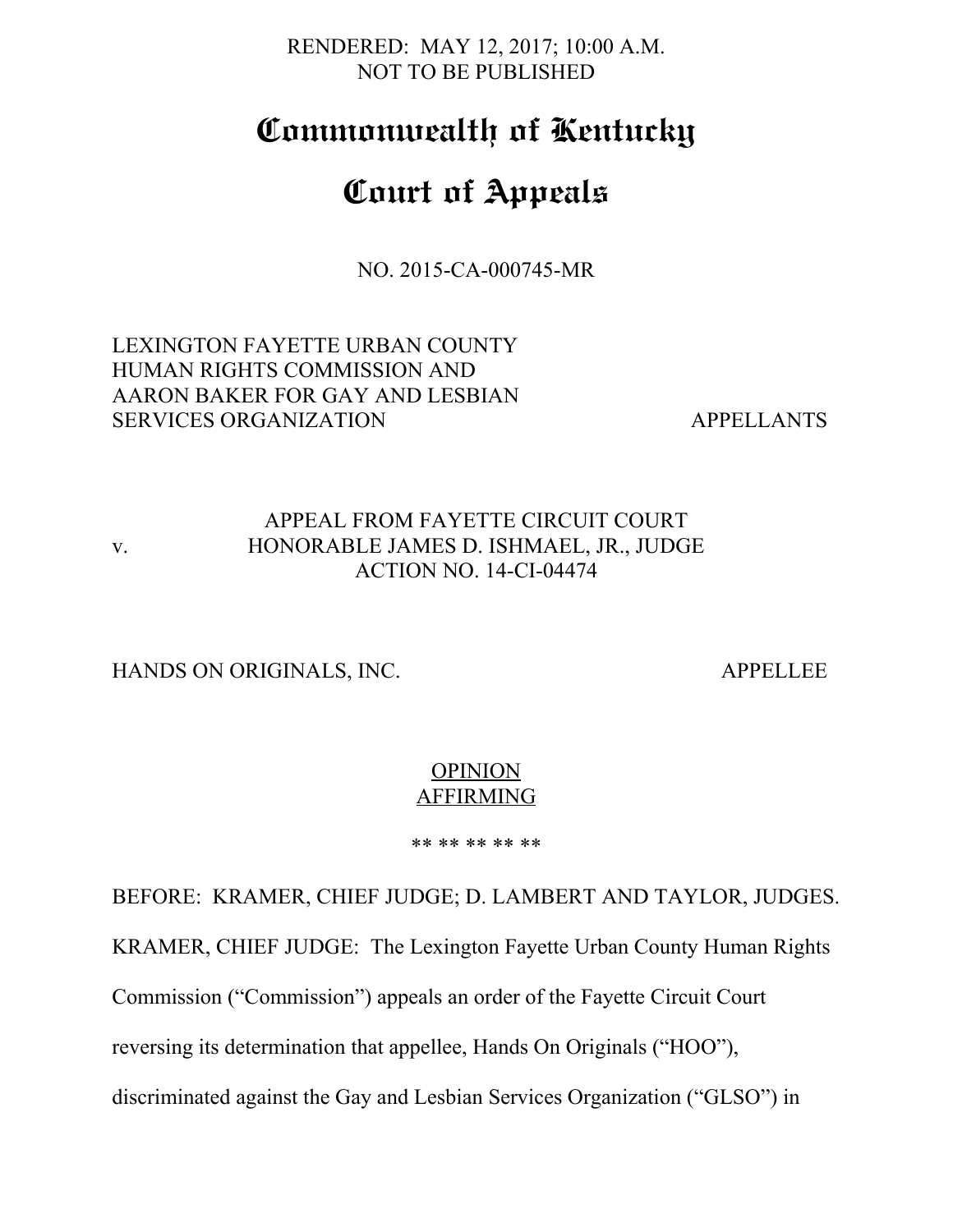violation of Lexington-Fayette Urban County Government's public accommodation ordinance, Local Ordinance 201-99, Section 2-33 (hereinafter referenced as "Section 2-33" or the "fairness ordinance"), discussed below. The circuit court also determined that if HOO violated the above-stated ordinance, the Commission's application of the ordinance to HOO's conduct, under the circumstances of this case, was unconstitutional. Having carefully reviewed the record and applicable law, we agree HOO did not violate the ordinance and AFFIRM on that basis. Therefore, any discussion of whether an alternative constitutional basis supported the circuit court's judgment is unwarranted.[1](#page-1-0)

#### **FACTUAL AND PROCEDURAL HISTORY**

The GLSO is a Lexington-based organization that functions as a support network and advocate for gay, lesbian, bisexual, or transgendered individuals. Its membership also includes individuals in married, heterosexual relationships. One such individual, Aaron Baker, functioned as the GLSO's President at all relevant times during this dispute.

HOO is in the business of promoting messages; specifically, it prints customized t-shirts, mugs, pens, and other accessories. Blaine Adamson is one of HOO's owners and manages the business. According to HOO's policy and

<span id="page-1-0"></span><sup>&</sup>lt;sup>1</sup> It is the long-standing practice of our Courts to refrain from reaching constitutional issues when other, non-constitutional grounds can be relied upon. *See Baker v. Fletcher*, 204 S.W.3d 589, 597–98 (Ky. 2006).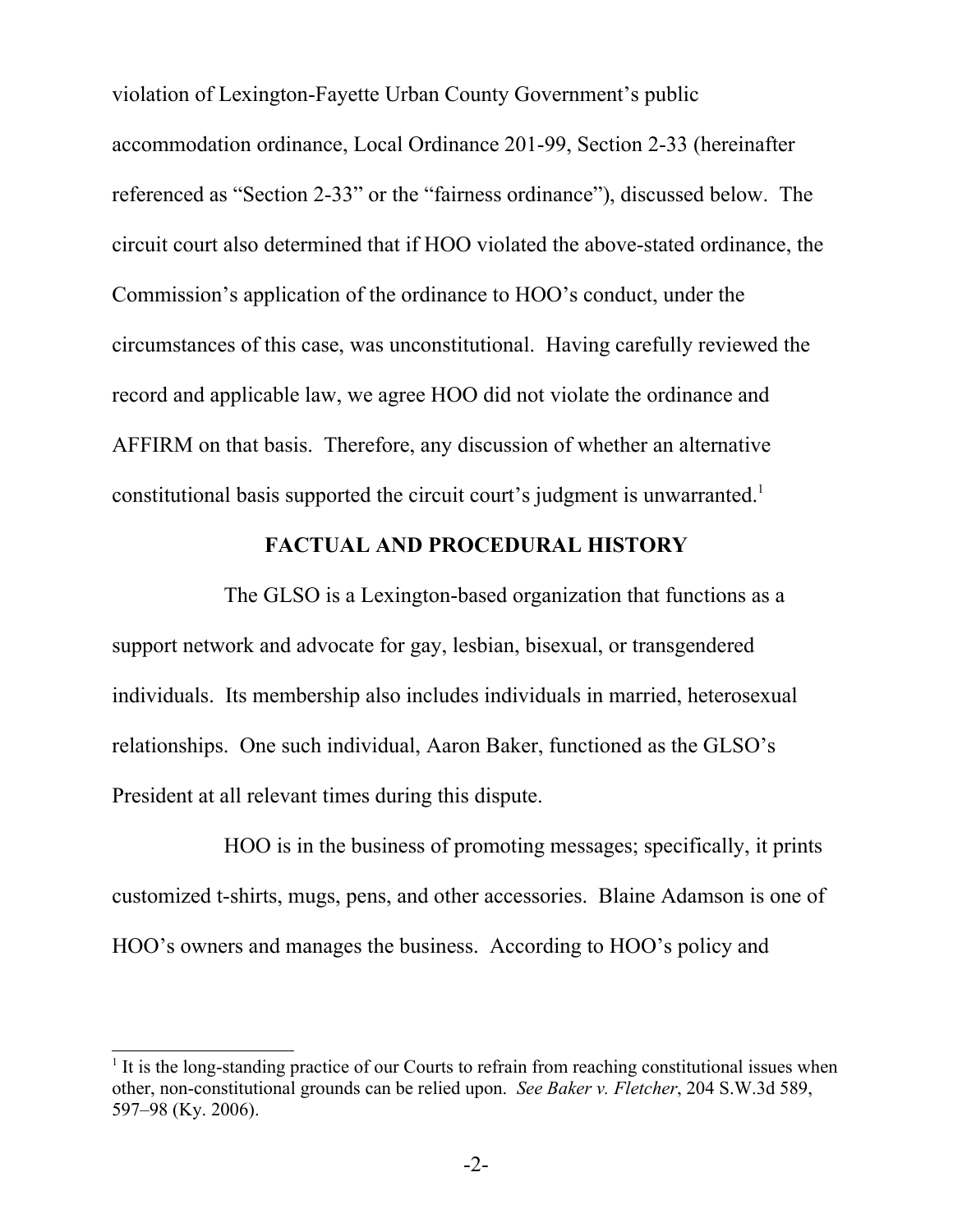mission statement, which appears on its website, HOO's menu of services is limited by the moral compass of its owners:

> Hands On Originals both employs and conducts business with people of all genders, races, religions, sexual preferences, and national origins. However, due to the promotional nature of our products, it is the prerogative of Hands On Originals to refuse any order that would endorse positions that conflict with the convictions of the ownership.

In this vein, the record provides examples of subject matter HOO has refused to promote because its ownership has deemed it morally objectionable, such as adult entertainment products and establishments. The record also provides examples of images HOO has refused to promote, such as the word "bitches" and depictions of Jesus dressed as a pirate or selling fried chicken.

With that said, the Commission alleged HOO violated the fairness ordinance on March 8, 2012. On that date, Don Lowe, on behalf of the GLSO, telephoned HOO to place an order for t-shirts that would bear a screen-printed design with the words "Lexington Pride Festival 2012," the number "5," and a series of rainbow-colored circles around the "5." The GLSO intended to sell these t-shirts to promote the 2012 Lexington Pride Festival, an event it organized and encouraged everyone to attend. Blaine Adamson, on behalf of HOO, answered the telephone call. What happened next was described later in the following exchange between Adamson and an interviewer from the Commission:

-3-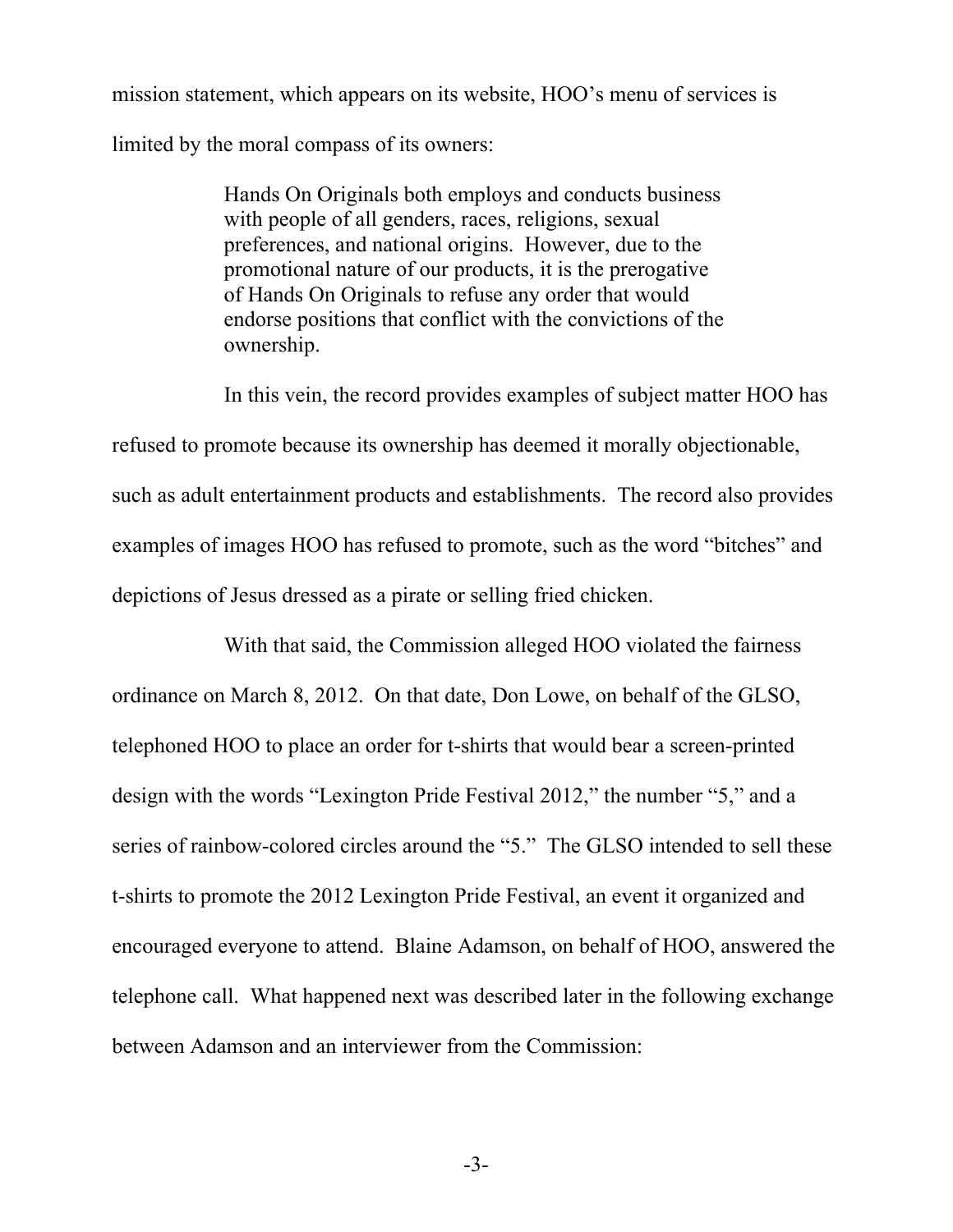INTERVIEWER: Ok, on or about March  $8<sup>th</sup>$  when you spoke to Don Lowe of the GLSO, did you attempt to find out what kind of organization the GLSO was during that conversation?

ADAMSON: I do not recall asking that specifically. I recall asking what the process was about. I had somewhat of an idea but I wasn't sure.

INTERVIEWER: So at any point during this conversation did you ask what the GLSO was about?

ADAMSON: I do not recall asking specifically that. I remember, yeah I don't remember asking that.

INTERVIEWER: Ok, so would it be accurate to say that you just asked about the Pride Festival and what exactly did he say?

ADAMSON: I asked him, um, because he had called and left a message. He mentioned something about the Pride Festival and so when I called him, I first asked him was he sure that he had spoke with me because I traditionally don't do quotes or anything and he said he had. So, I just said ok well then I wanted to take care of him and I said what you need and he explained he needed shirts for the Pride Festival and I asked him what exactly is the Pride Festival and he explained to me what it was about.

INTERVIEWER: Did he explain it to you?

ADAMSON: Yes.

INTERVIEWER: What did he say?

ADAMSON: He basically said it was a Pride Festival downtown, um, that it was for the gay and lesbian community. And then he began to tell me because I had asked him what was on the shirt. That was my next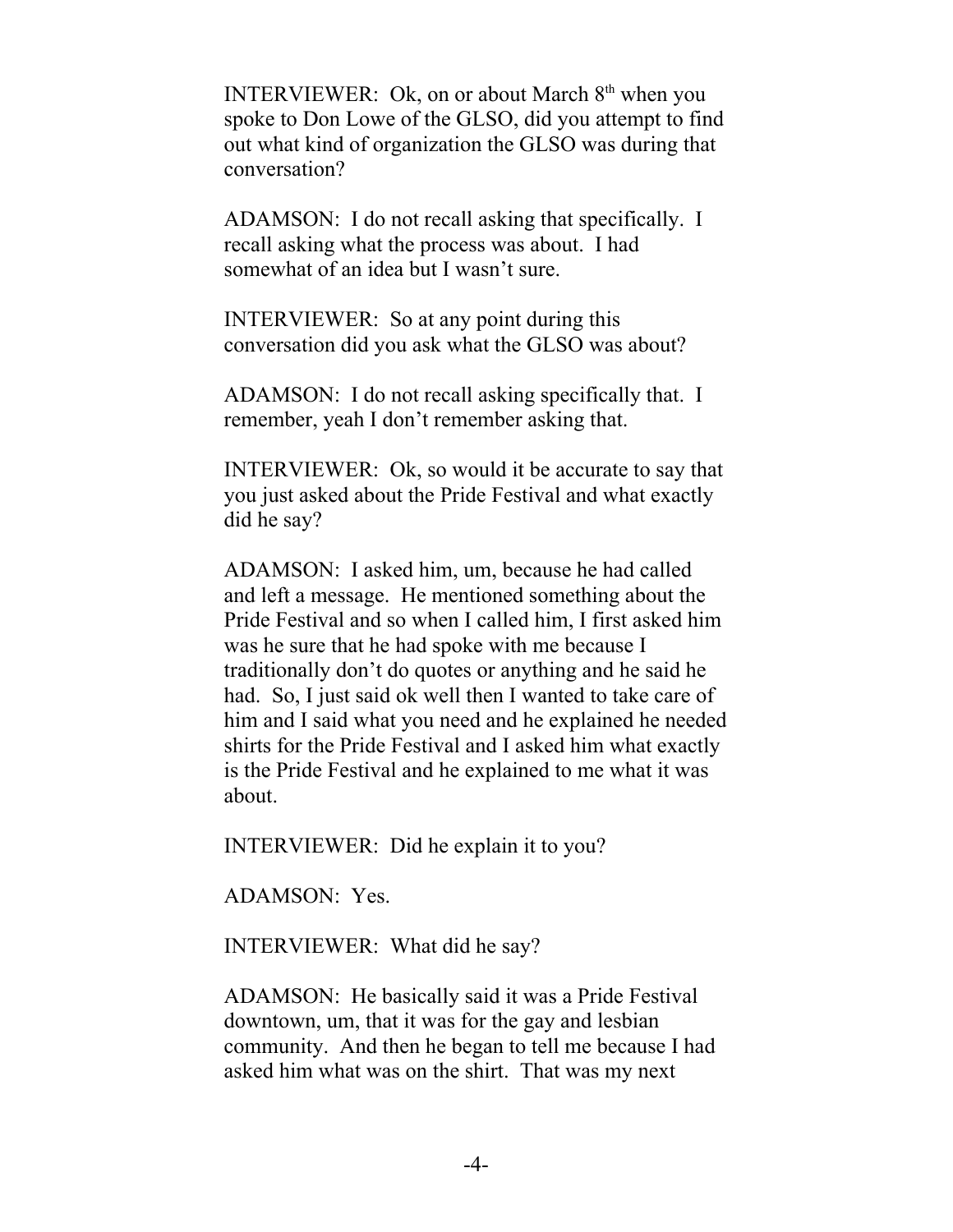question. And he said Pride Festival and I honestly can't remember what he said after that.

INTERVIEWER: Ok. Once Mr. Lowe explained what the t-shirt was for, what was your response?

ADAMSON: Well I knew that, I knew immediately that he would be upset with me, with what I was about to say. So I said that, I said, "Don, I know that this will upset you, but because of my Christian beliefs, I can't promote that." Then, um, he was upset. And I can't remember what else he had said at that point because we were kind of talking a little bit, back and forth. I was trying to…

INTERVIEWER: Ok.

ADAMSON: And he mentioned something about [inaudible]. He hung the phone up.

INTERVIEWER: Ok, ok. Here is a copy of the t-shirt design. That look about accurate of what you recall?

ADAMSON: I never saw the design but from over the past, I never saw the design before we talked.

INTERVIEWER: Ok you didn't see the actual design before you talked. What about this design do you find offensive? Or what about this picture that you see here, would you find offensive enough not to print?

ADAMSON: Um, the Lexington Pride Festival, the wording.

INTERVIEWER: Ok.

ADAMSON: To me it's promoting a message, um an event that I can't agree with because of my conscience.

INTERVIEWER: Ok. So would you say it's not exactly the design of the shirt that's offensive but rather the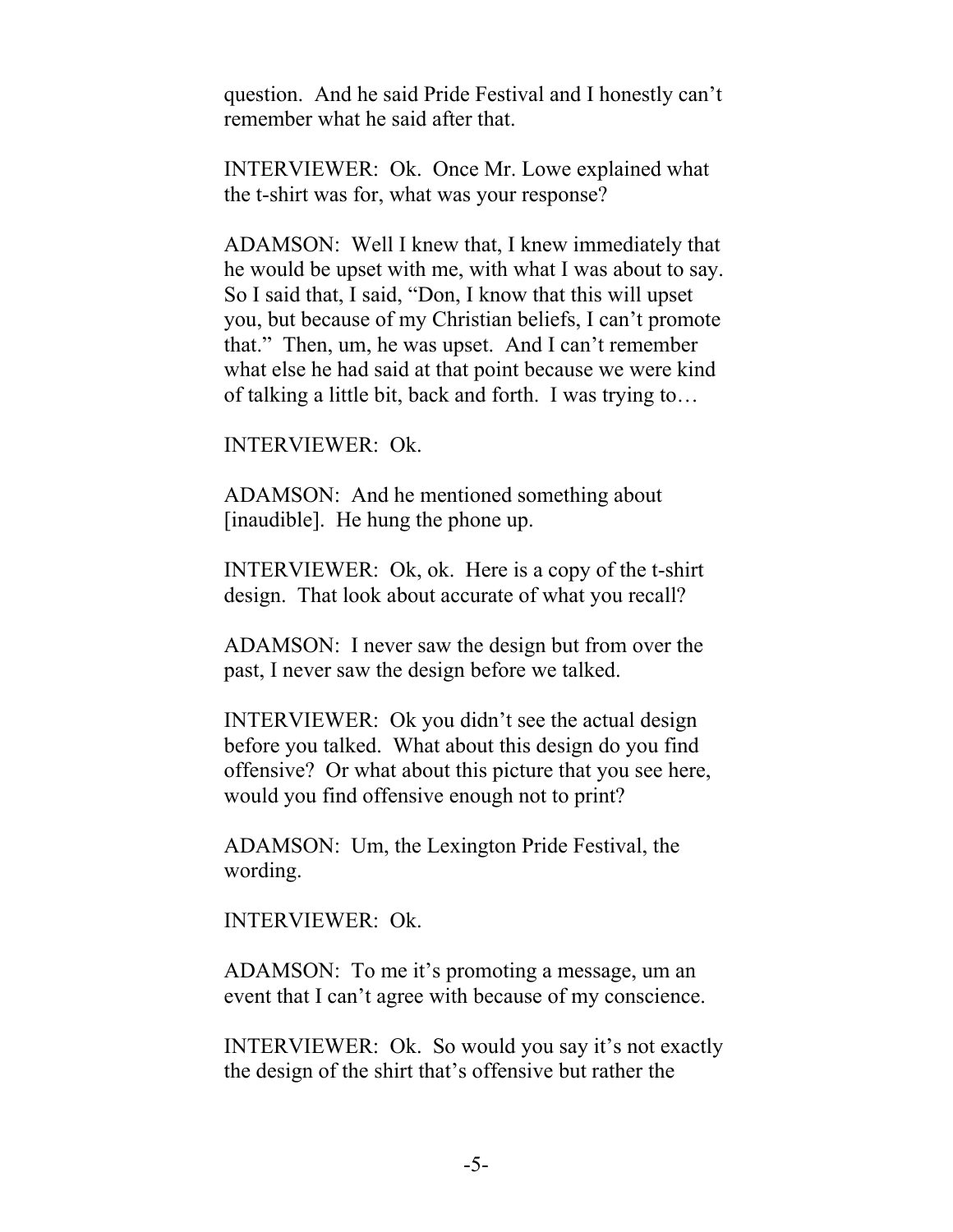message that it's portraying and what the GLSO stands for?

ADAMSON: Um, specifically it's the Lexington Pride Festival, the name and that it's advocating pride in being gay and being homosexual and I can't promote that message. It's something that goes against my belief system.

INTERVIEWER: So you feel that you use your own personal religious beliefs to make a decision not to print the t-shirts?

ADAMSON: My own personal religious beliefs? Yes.

INTERVIEWER: Ok.

ADAMSON: Not to promote that message. Correct.

Shortly thereafter Aaron Baker, on behalf of the GLSO, filed a

complaint with the Commission alleging HOO had discriminated on the basis of

sexual orientation and gender identity in violation of Section 2-33. Based upon

what Adamson related to its interviewer, the Commission ultimately agreed. In the

relevant part of its order, the Commission explained:

[HOO] argues that Mr. Adamson's objection to the printing of the t-shirt was not because of the sexual orientation of the members of the GLSO, but because of the Pride Festivals' advocacy of pride in being homosexual. Acceptance of [HOO's] argument would allow a public accommodation to refuse service to an individual or group of individuals who hold and/or express pride in their status. This would have the absurd result of including persons with disabilities who openly and proudly display their disabilities in the Special Olympics, persons of race or color, who are not only of differing race and color, but express pride in being so,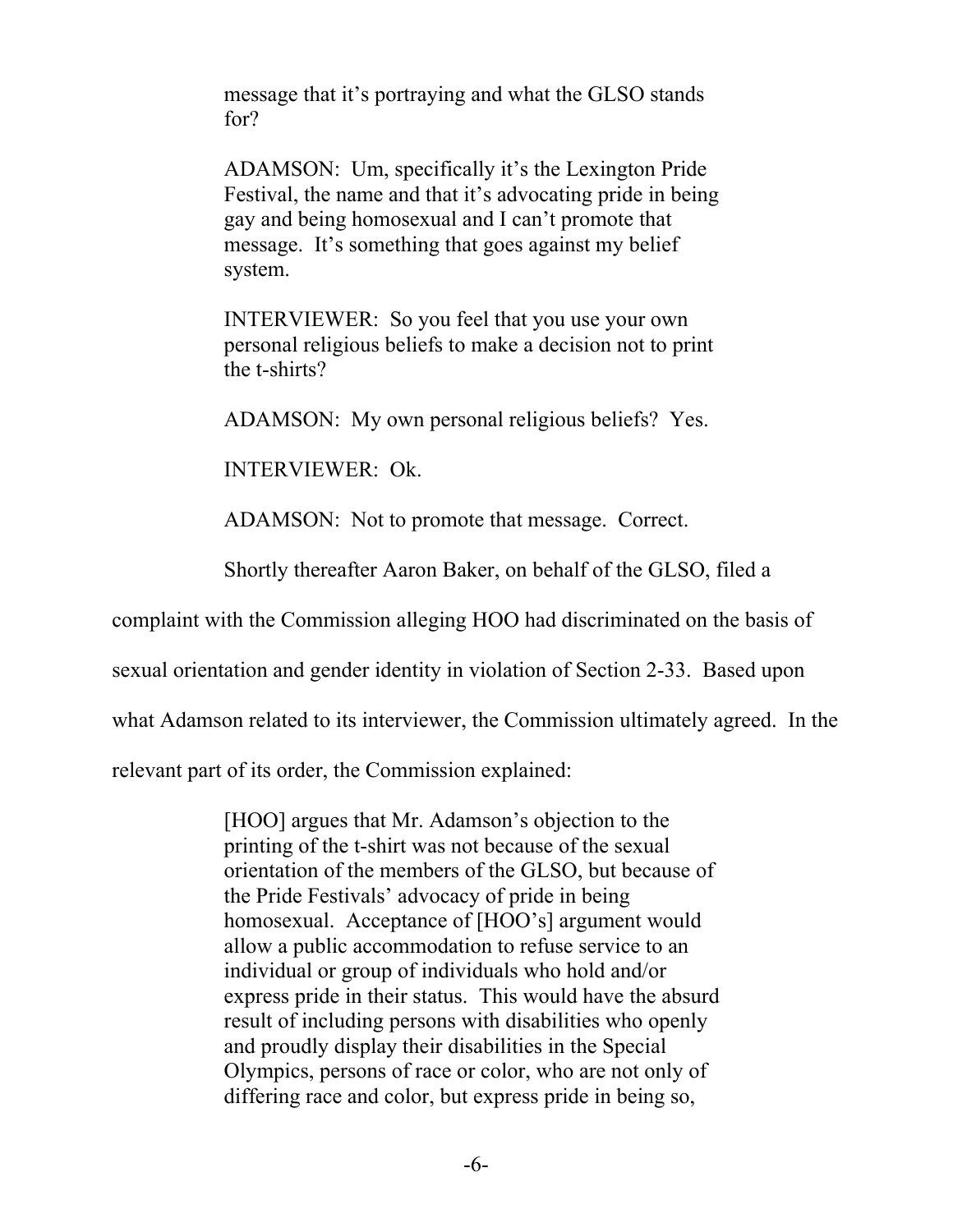and persons of differing religions who express pride in their religious beliefs.

The Hearing Commissioner notes that human beings are either internally proud or not of their race, color, sexual orientation, disability, age, or religion. Those that are internally proud of their status may or may not outwardly express such pride. It is doubtful that [HOO] would deny that a substantial number of those of the Christian faith are internally proud of being Christian, but never express that pride to others. However, those members of protected classes who outwardly express pride in their own religion or sexual orientation do so because of their self-identification of being within that classification of persons.

The purpose of the Lexington Pride Festival is to celebrate and exhibit pride in their status as persons of differing sexual orientation or identity. The Hearing Commissioner agrees with the Commission's contention that [HOO's] objection to the printing of the t-shirts was inextricably intertwined with the status of the sexual orientation of the members of the GLSO. Mr. Adamson's refusal on behalf of [HOO] was clearly because of the sexual orientation and identity of members of the GLSO.

In short, the Commission held HOO had violated the fairness

ordinance because, by refusing to print the t-shirts requested by the GLSO, HOO

had either discriminated on the basis of sexual orientation and gender identity; or

had effectively discriminated on the basis of sexual orientation and gender identity

by discriminating against conduct engaged in exclusively or predominantly by gay,

lesbian, bisexual, or transgendered persons.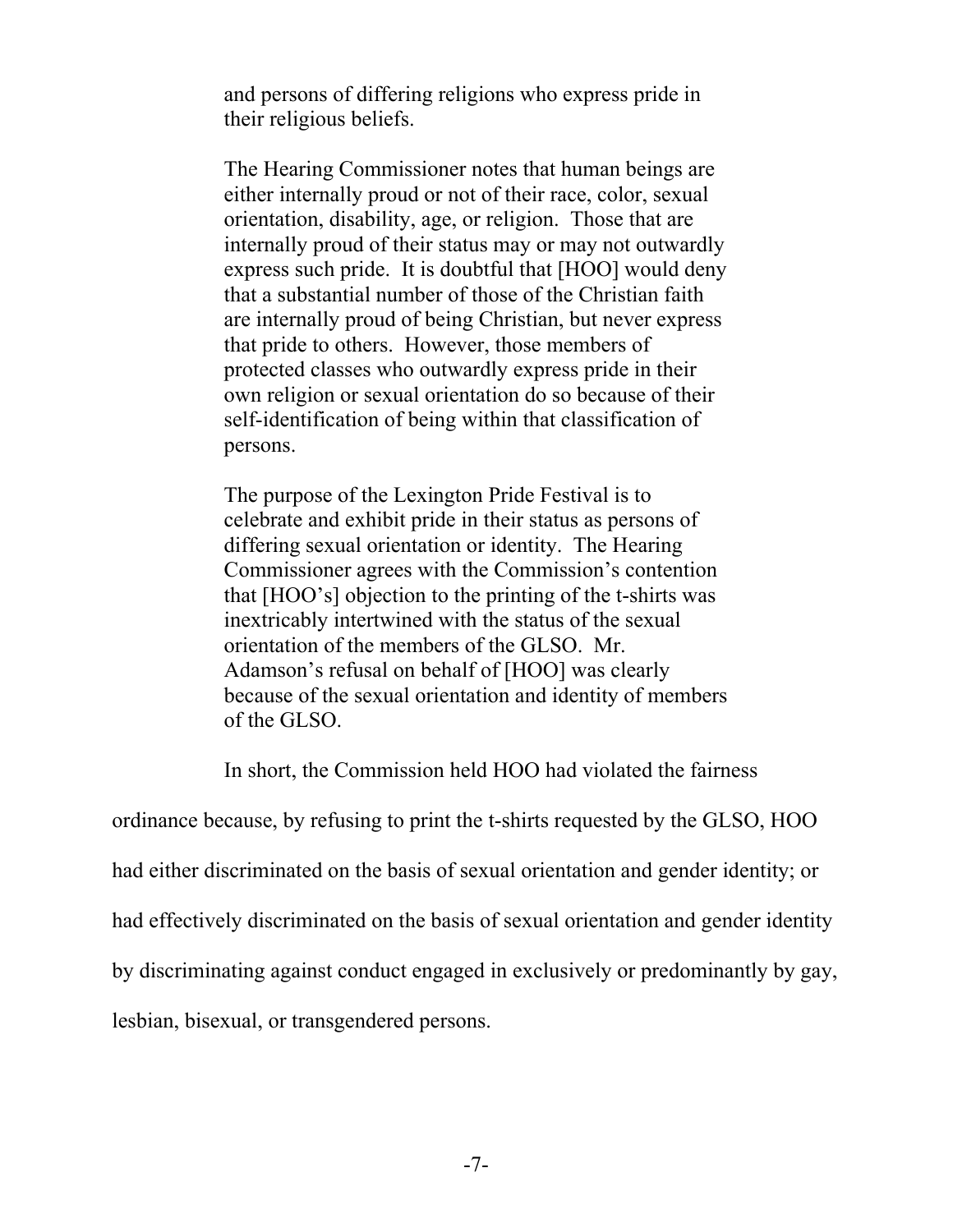HOO subsequently appealed by filing an original action in Fayette Circuit Court. The circuit court reversed the Commission, finding that HOO did not violate the fairness ordinance; and, even if HOO had violated it, the ordinance was unconstitutional as applied under the circumstances of this case. This appeal followed.

### **STANDARD OF REVIEW**

In reviewing an agency decision, this Court, as well as a circuit court, may only overturn that decision if the agency acted arbitrarily or outside the scope of its authority, if the agency applied an incorrect rule of law, or if the decision itself is not supported by substantial evidence on the record. *See Kentucky State Racing Comm'n v. Fuller*, 481 S.W.2d 298, 301 (Ky. 1972); *see also Kentucky Bd. of Nursing v. Ward*, 890 S.W.2d 641, 642-43 (Ky. App. 1994). "Judicial review of an administrative agency's action is concerned with the question of arbitrariness." *Commonwealth, Transportation Cabinet v. Cornell*, 796 S.W.2d 591, 594 (Ky. App. 1990) (quoting *Am. Beauty Homes Corp. v. Louisville & Jefferson County Planning & Zoning Comm'n*, 379 S.W.2d 450, 456 (Ky. 1964)). Arbitrariness means "clearly erroneous, and by 'clearly erroneous' we mean unsupported by substantial evidence." *Crouch v. Police Merit Board*, 773 S.W.2d 461, 464 (Ky. 1988). Substantial evidence is "evidence of substance and relevant consequence, having the fitness to induce conviction in the minds of reasonable men." *Fuller*, 481 S.W.2d at 308.

-8-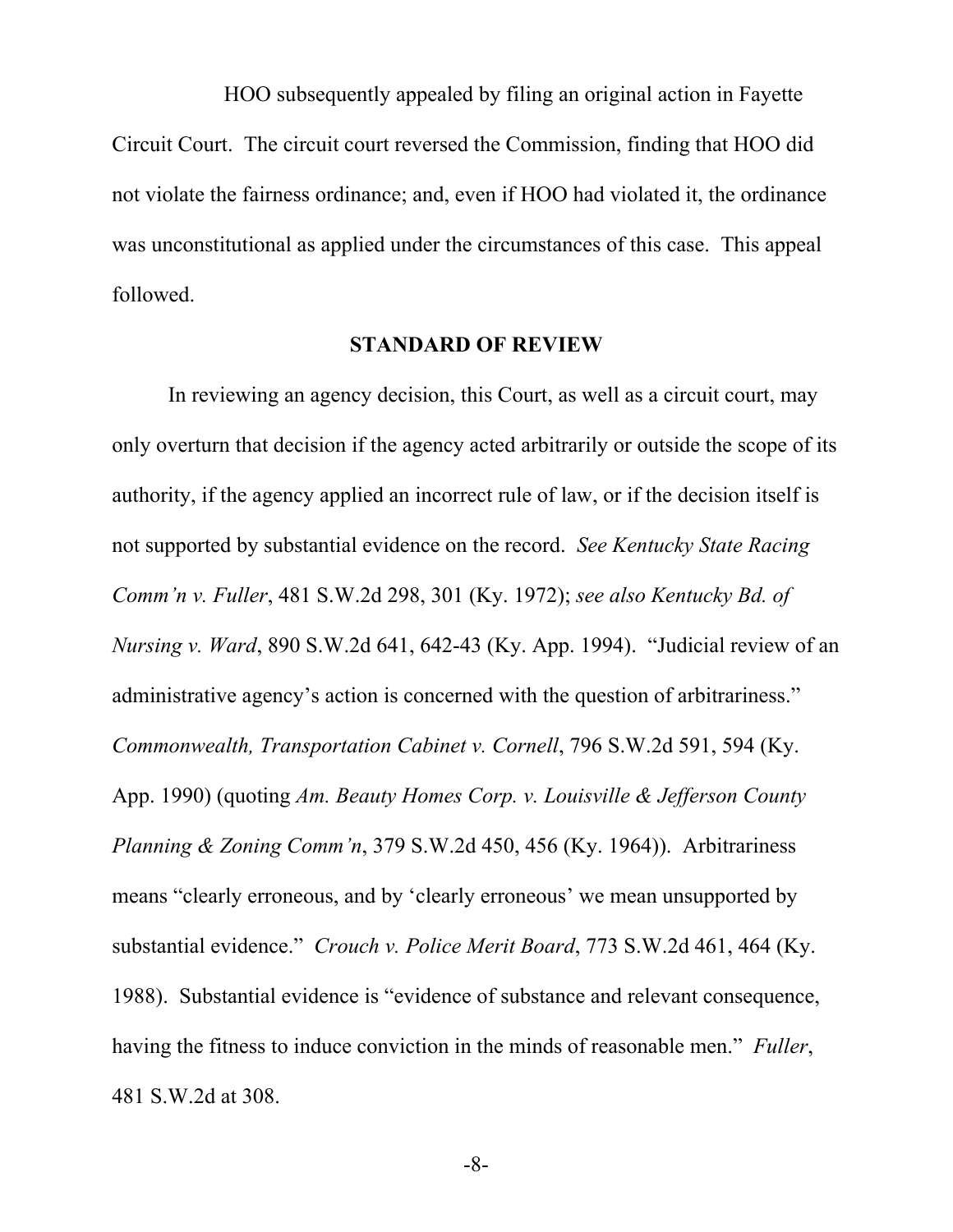If it is determined that the agency's findings are supported by substantial evidence, the next inquiry is whether the agency has correctly applied the law to the facts as found. *Kentucky Unemployment Ins. Comm'n v. Landmark Cmty. Newspapers of Kentucky, Inc.*, 91 S.W.3d 575, 578 (Ky. 2002) (quoting *Southern Bell Tel. & Tel. Co. v. Kentucky Unemployment Ins. Comm'n*, 437 S.W.2d 775, 778 (Ky. 1969)). Questions of law arising out of administrative proceedings are fully reviewable *de novo* by the courts. *Aubrey v. Office of Attorney General*, 994 S.W.2d 516, 519 (Ky. App. 1998). When an administrative agency's findings are supported by substantial evidence and when the agency has applied the correct rule of law, these findings must be accepted by a reviewing court. *Ward*, 890 S.W.2d at 642.

#### **ANALYSIS**

The resolution of this appeal involves the application of law to undisputed facts. We begin with a discussion of the law that the Commission argues HOO violated. The fairness ordinance adopts KRS 344.120, which provides in relevant part:

> [I]t is an unlawful practice for a person to deny an individual the full and equal enjoyment of the goods, services, facilities, privileges, advantages, and accommodations of a place of public accommodation, resort, or amusement, as defined in KRS 344.130, on the ground of disability, race, color, religion, or national origin.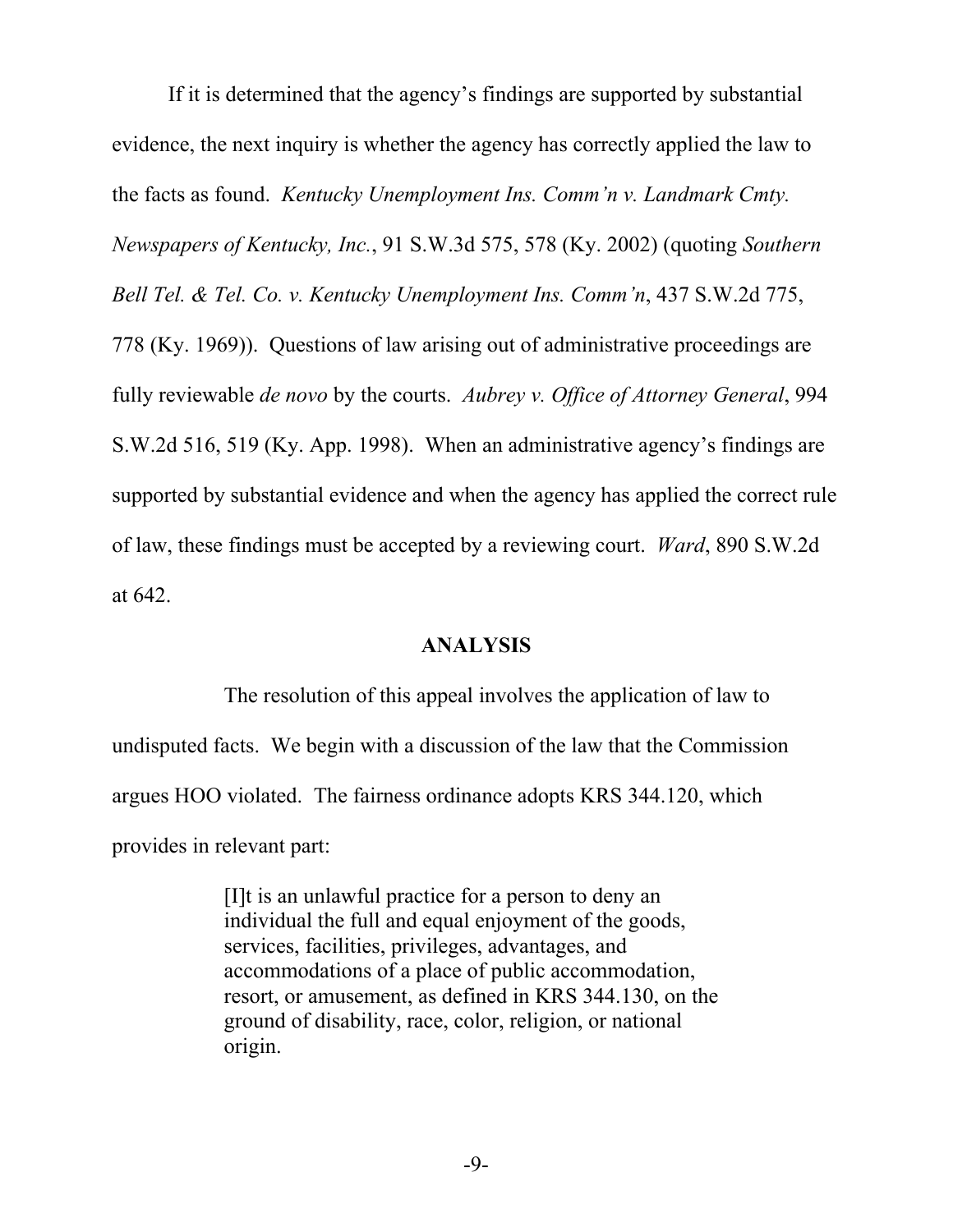The fairness ordinance then adds to this language, providing that this

practice is also unlawful if it is based upon grounds of "ages forty and over,"

"sexual orientation," or "gender identity."<sup>[2](#page-9-0)</sup>

- (1) It is the policy of the Lexington-Fayette Urban County Government to safeguard all individuals within Fayette County from discrimination in employment, public accommodation, and housing on the basis of sexual orientation or gender identity, as well as from discrimination on the basis of race, color, religion, national origin, sex, disability, and ages forty and over.
- (2) For purposes of this section, the provisions of KRS 344.010(1), (5) through (13) and (16), 344.030(2) through (5), 344.040, 344.045, 344.050, 344.060, 344.070, 344.080, 344.100, 344.110, 344.120, 344.130, 344.140, 344.145, 344.360(1) through (8), 344.365(1) through (4), 344.367, 344.370(1), (2), and (4), 344.375, 344.380, 344.400 and 344.680, as they existed on July 15, 1998, are adopted and shall apply to prohibit discrimination on the basis of sexual orientation or gender identity within Fayette County.
- (3) The [Lexington-Fayette Urban County Human Rights Commission] shall have jurisdiction to receive, investigate, conciliate, hold hearings and issue orders relating to complaints filed alleging discrimination in employment, public accommodation or housing based on the sexual orientation or gender identity of the complaining party. The commission is authorized to use the powers and procedures listed in sections 2-31 and 2-32 to carry out the purposes of this section, except that KRS 344.385, 344.635 and 344.670 shall not apply to the enforcement of this section.
- (4) For purposes of this section, "sexual orientation" shall mean an individual's actual or imputed heterosexuality, homosexuality, or bisexuality.
- (5) For purposes of this section, "gender identity" shall mean:

<span id="page-9-0"></span><sup>2</sup> At all relevant times, the fairness ordinance provided: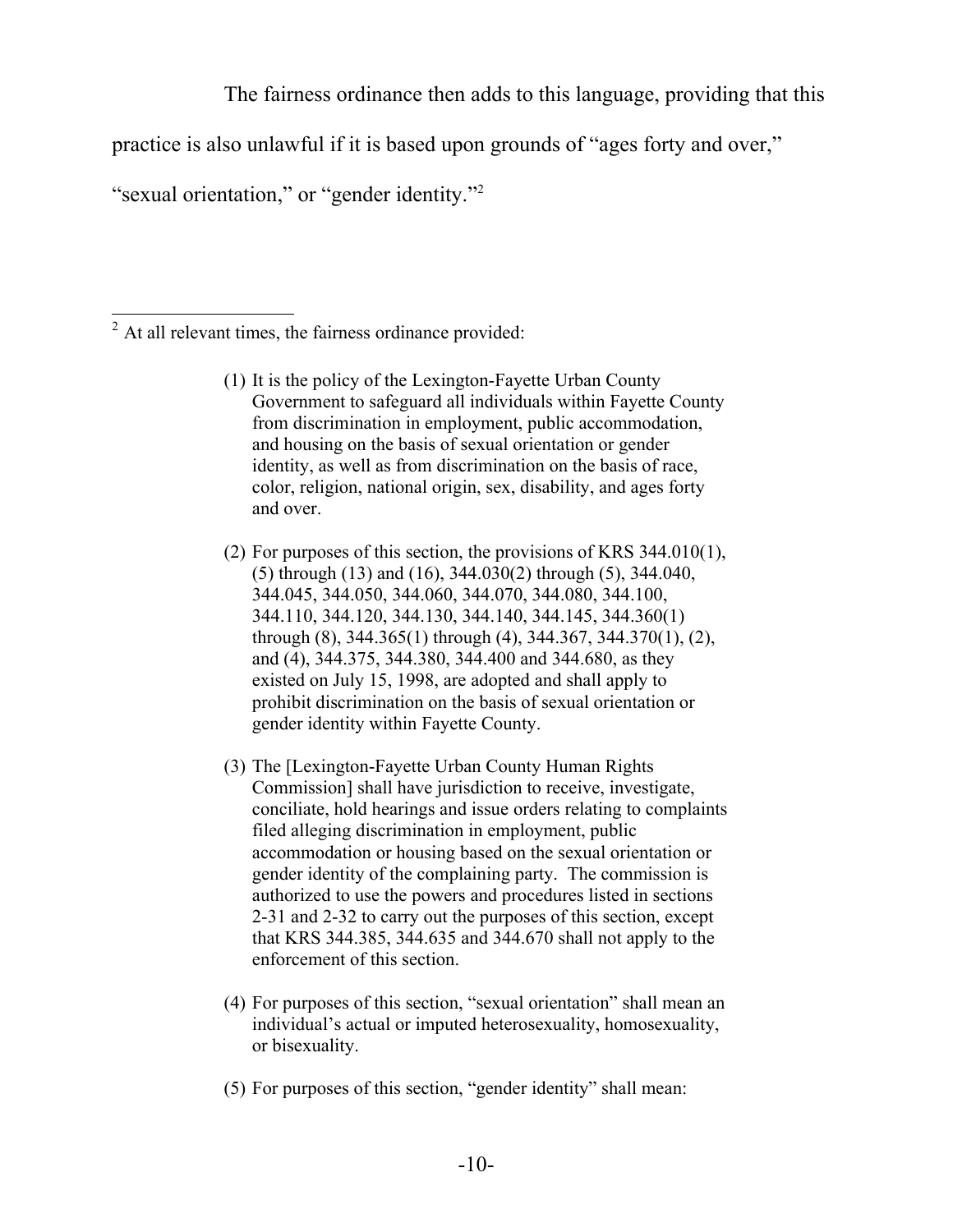Under the broad definition of "public accommodation" set forth in

KRS [3](#page-10-0)44.130 $3$  (which the fairness ordinance has likewise adopted), a wide array of

entities qualify as public accommodations and are therefore subject to the fairness

ordinance. Such entities include, but are not limited to: universities; abortion

clinics; and any private business that supplies goods or services to the general

- (a) Having a gender identity as a result of a sex change surgery; or
- (b) Manifesting, for reasons other than dress, an identity not traditionally associated with one's biological maleness or femaleness.
- (6) Nothing in this section shall be construed to prevent an employer from:
	- (a) Enforcing an employee dress policy which policy may include restricting employees from dress associated with the other gender; or
	- (b) Designating appropriate gender specific restroom or shower facilities.
- (7) The provisions of this section shall not apply to a religious institution or to an organization operated for charitable or educational purposes, which is operated, supervised, or controlled by a religious corporation, association, association or society except that when such an institution or organization receives a majority of its annual funding from any federal, state, local or other government body or agency or any combination thereof, it shall not be entitled to this exemption.

<span id="page-10-0"></span> $3$  KRS 344.130, which defines the term, in relevant part, as follows:

[. . .] any place, store or other establishment, either licensed or unlicensed, which supplies goods or services to the general public or which solicits or accepts the patronage or trade of the general public or which is supported directly or indirectly by government funds, except that:

(1) A private club is not a "place of public accommodation, resort, or amusement" if its policies are determined by its members and its facilities or services are available only to its members and their bona fide guests;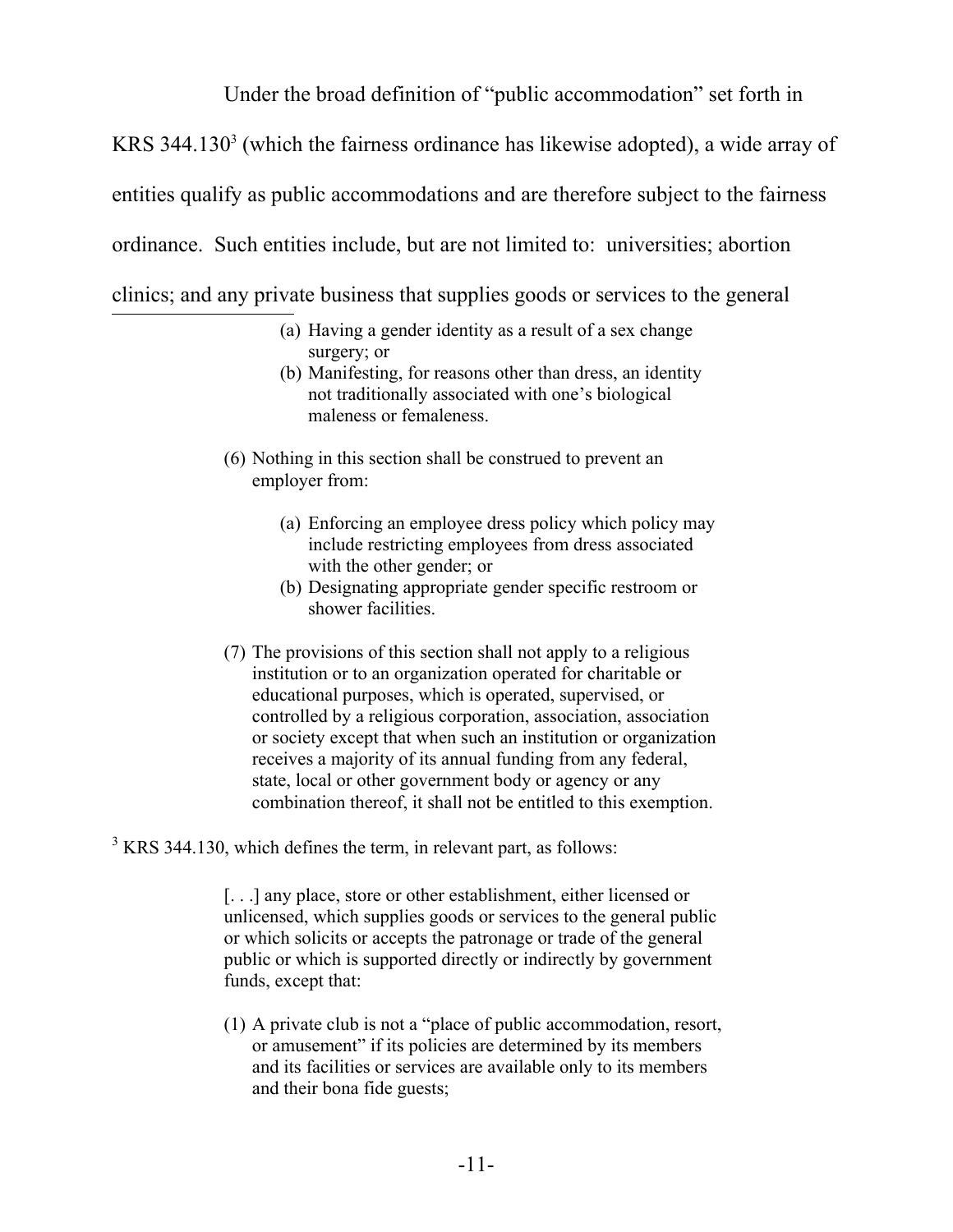public, or which solicits or accepts the patronage or trade of the general public even private businesses with goods and services that carry a specific ethnic or religious theme (*e.g.*, Christian bookstores).

Because HOO is a store which supplies goods or services to the general public in the Lexington-Fayette area and because none of the exceptions specified in KRS 344.130 otherwise apply to it, HOO qualifies as a "public accommodation" and is therefore subject to the fairness ordinance. The overarching issue presented by this appeal is whether, by refusing to print the tshirts requested by the GLSO, HOO "den[ied] an individual the full and equal

<sup>(2)</sup> "Place of public accommodation, resort, or amusement" does not include a rooming or boarding house containing not more than one (1) room for rent or hire and which is within a building occupied by the proprietor as his residence; and

<sup>(3)</sup> "Place of public accommodation, resort, or amusement" does not include a religious organization and its activities and facilities if the application of KRS 344.120 would not be consistent with the religious tenents of the organization, subject to paragraphs (a), (b), and (c) of this subsection.

<sup>(</sup>a) Any organization that teaches or advocates hatred based on race, color, or national origin shall not be considered a religious organization for the purposes of this subsection.

<sup>(</sup>b) A religious organization that sponsors nonreligious activities that are operated and governed by the organization, and that are offered to the general public, shall not deny participation by an individual in those activities on the ground of disability, race, color, religion, or national origin.

<sup>(</sup>c) A religious organization shall not, under any circumstances, discriminate in its activities or use of its facilities on the ground of disability, race, color, or national origin.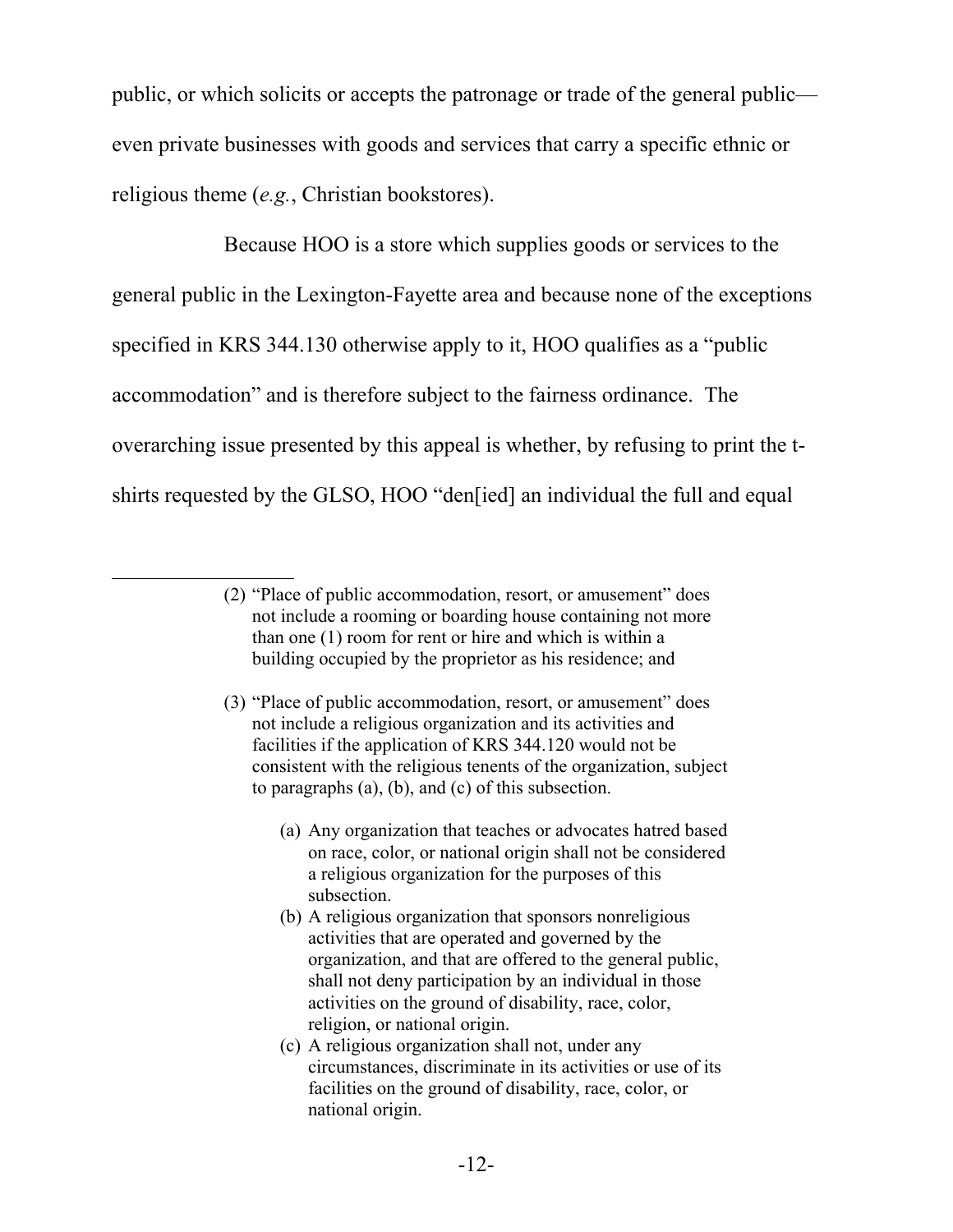enjoyment of [its] goods, services, facilities, privileges, advantages, and accommodations" and therefore violated the fairness ordinance.

As an aside, finding a violation of KRS 344.120 or the fairness ordinance is a straightforward proposition in situations where a person is ordered off the premises of a business establishment otherwise open to the public, or service is otherwise refused or limited, for no reason except the person's protected status. This is the quintessential example of conduct prohibited by public accommodation statutes. A university could not, for example, refuse to enroll a student because the student is Hispanic. An abortion clinic could not order a person off of its premises solely because that person is Christian. The owner of a Christian bookstore could not refuse to sell books to a person because that person is Muslim. A restaurant that offers a full menu could not serve only a limited menu of heart-smart options to persons over the age of forty.

However, in situations where *conduct* is cited as the basis for refusing service, applying public accommodation laws is less straightforward. "Some activities may be such an irrational object of disfavor that, if they are targeted, and if they also happen to be engaged in exclusively or predominantly by a particular class of people, an intent to disfavor that class can readily be presumed." *Bray v. Alexandria Women's Health Clinic*, 506 U.S. 263, 270, 113 S.Ct. 753, 760, 122 L.Ed.2d 34 (1993).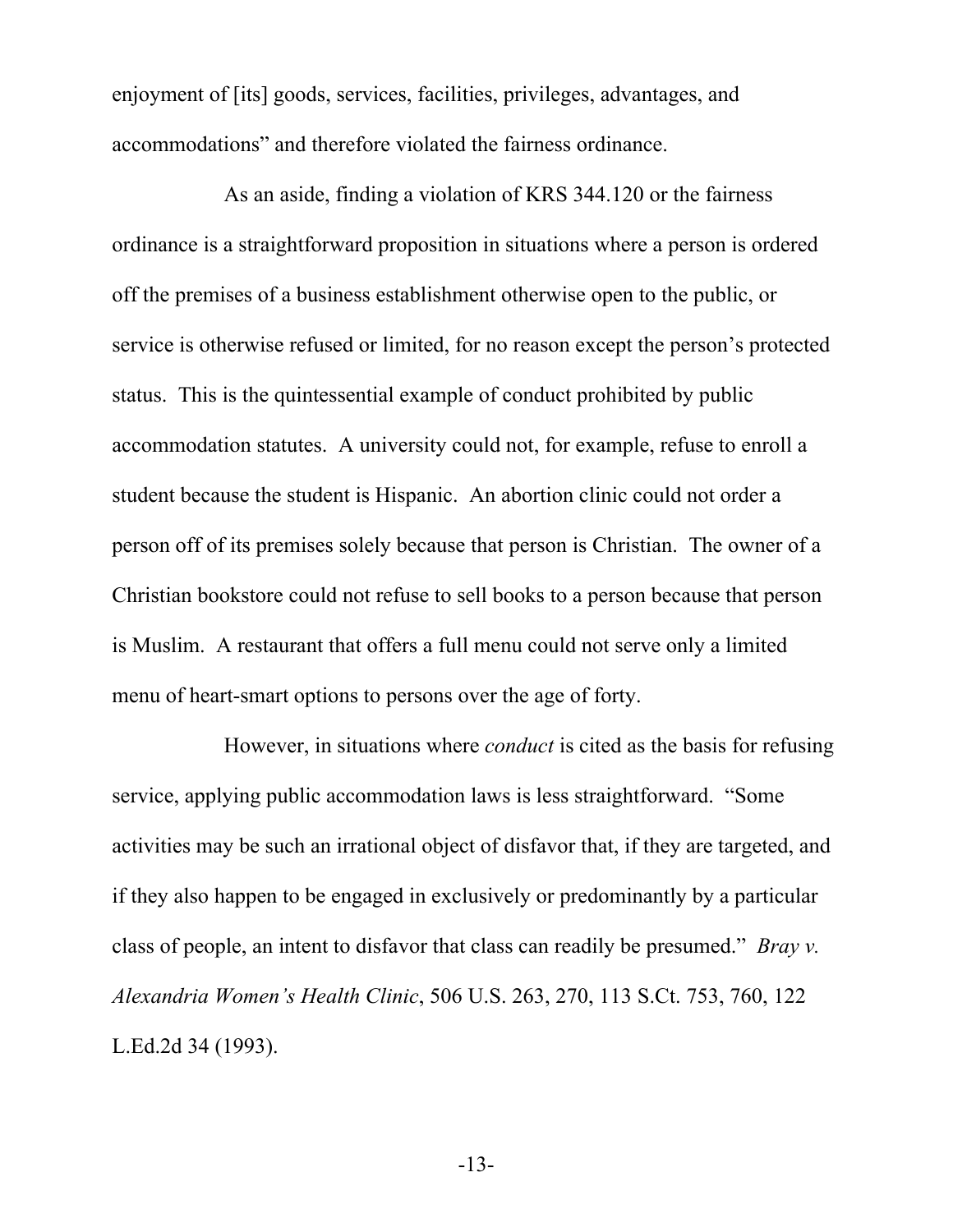For example, a shopkeeper's refusal to serve a Jewish man, not because the man is Jewish, but because the shopkeeper disapproves of the fact that the man is wearing a yarmulke, would be the legal equivalent of religious discrimination. *See id*. (explaining "A tax on wearing yarmulkes is a tax on Jews.") A shopkeeper's refusal to serve a homosexual, not because the person is homosexual, but because the shopkeeper disapproves of homosexual intercourse or same-sex marriage, would be the legal equivalent of sexual orientation discrimination. *See, e.g, Lawrence v. Texas*, 539 U.S. 558, 583, 123 S.Ct. 2472, 2487-88, 156 L.Ed.2d 508 (2003) (O'Connor, J., concurring) (explaining that a law criminalizing only homosexual sodomy "is targeted at more than conduct. It is instead directed toward gay persons as a class."); *see also Craig v. Masterpiece* Cakeshop, Inc., 370 P.3d 272, 282 (Colo. Ct. App. 2015)<sup>[4](#page-13-0)</sup> (holding that a cakemaker's refusal to sell a wedding cake to homosexual couple, because the cakemaker knew the cake would be used to celebrate a same-sex marriage and the cake-maker was opposed to such unions, is the equivalent of discrimination on the basis of sexual orientation).

By contrast, however, it is not the aim of public accommodation laws, nor the First Amendment, to treat *speech* as this type of activity or conduct. This is so for two reasons. First, speech cannot be considered an activity or conduct that is engaged in exclusively or predominantly by a particular class of people. Speech is

<span id="page-13-0"></span><sup>4</sup> With regard to *Craig*, a petition for discretionary review is currently pending before the United States Supreme Court. We cite *Craig* for purposes of illustration only.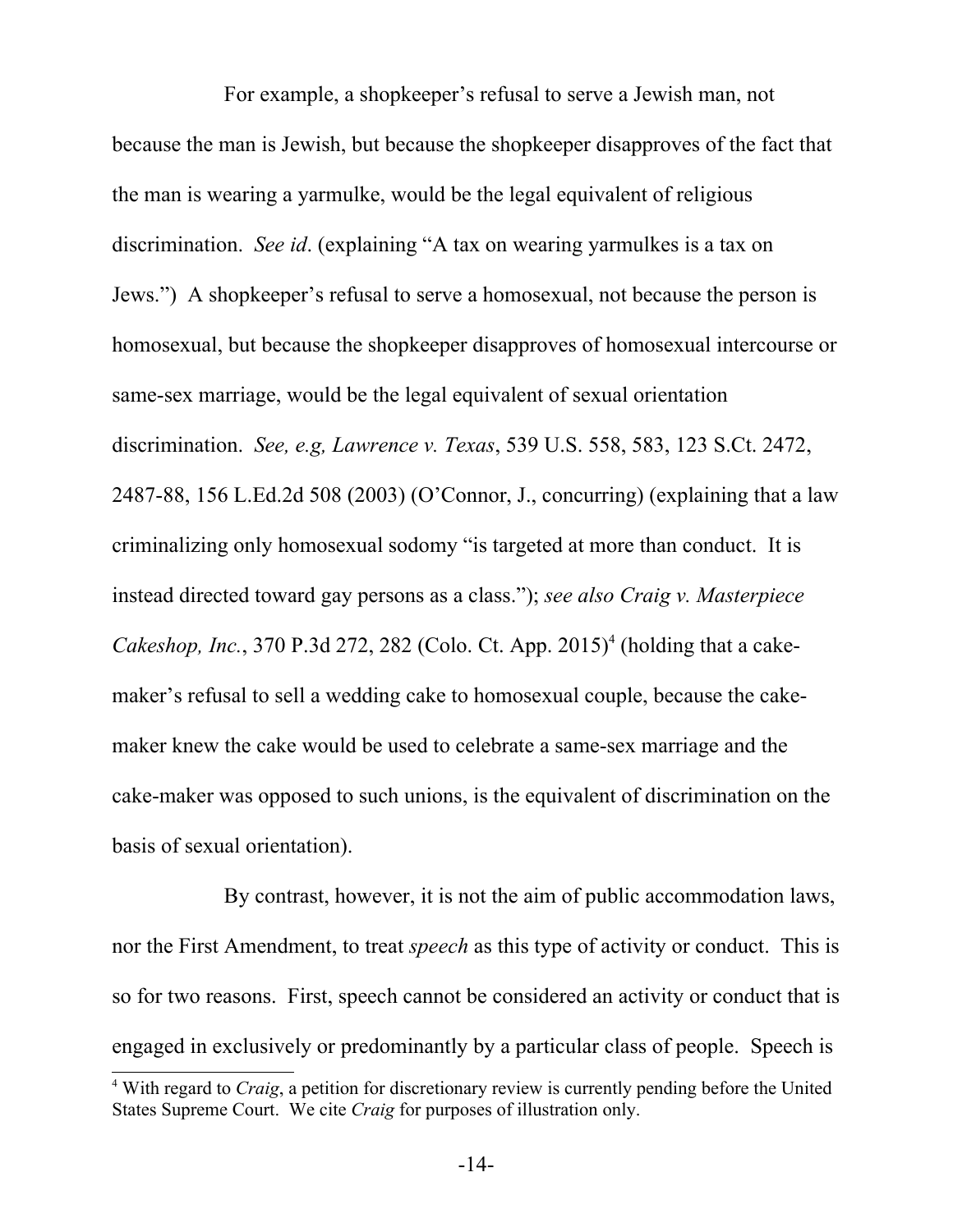an activity *anyone* engages in—regardless of religion, sexual orientation, race, gender, age, or even corporate status. Second, the right of free speech does not guarantee to any person the right to use someone else's property, even property owned by the government and dedicated to other purposes, as a stage to express ideas. *See O'Leary v. Commonwealth*, 441 S.W.2d 150, 157 (Ky. 1969).

As it held in its order, the Commission argues on appeal that "Acceptance of [HOO's] argument [for why it did not print the GLSO's t-shirts] would allow a public accommodation to refuse *service* to an individual or group of individuals who *hold and/or express pride* in *their* status." (Emphasis added.)

We disagree.

Nothing of record demonstrates HOO, through Adamson, refused any individual the full and equal enjoyment of the goods, services, facilities, privileges, advantages, and accommodations it offered to everyone else *because* the individual in question had a specific sexual orientation or gender identity. Adamson testified he never learned of or asked about the sexual orientation or gender identity of Don Lowe, the only representative of GLSO with whom he spoke regarding the t-shirts. Don Lowe testified he never told Adamson anything regarding his sexual orientation or gender identity. The GLSO itself also has no sexual orientation or gender identity: it is a gender-neutral organization that functions as a *support*

-15-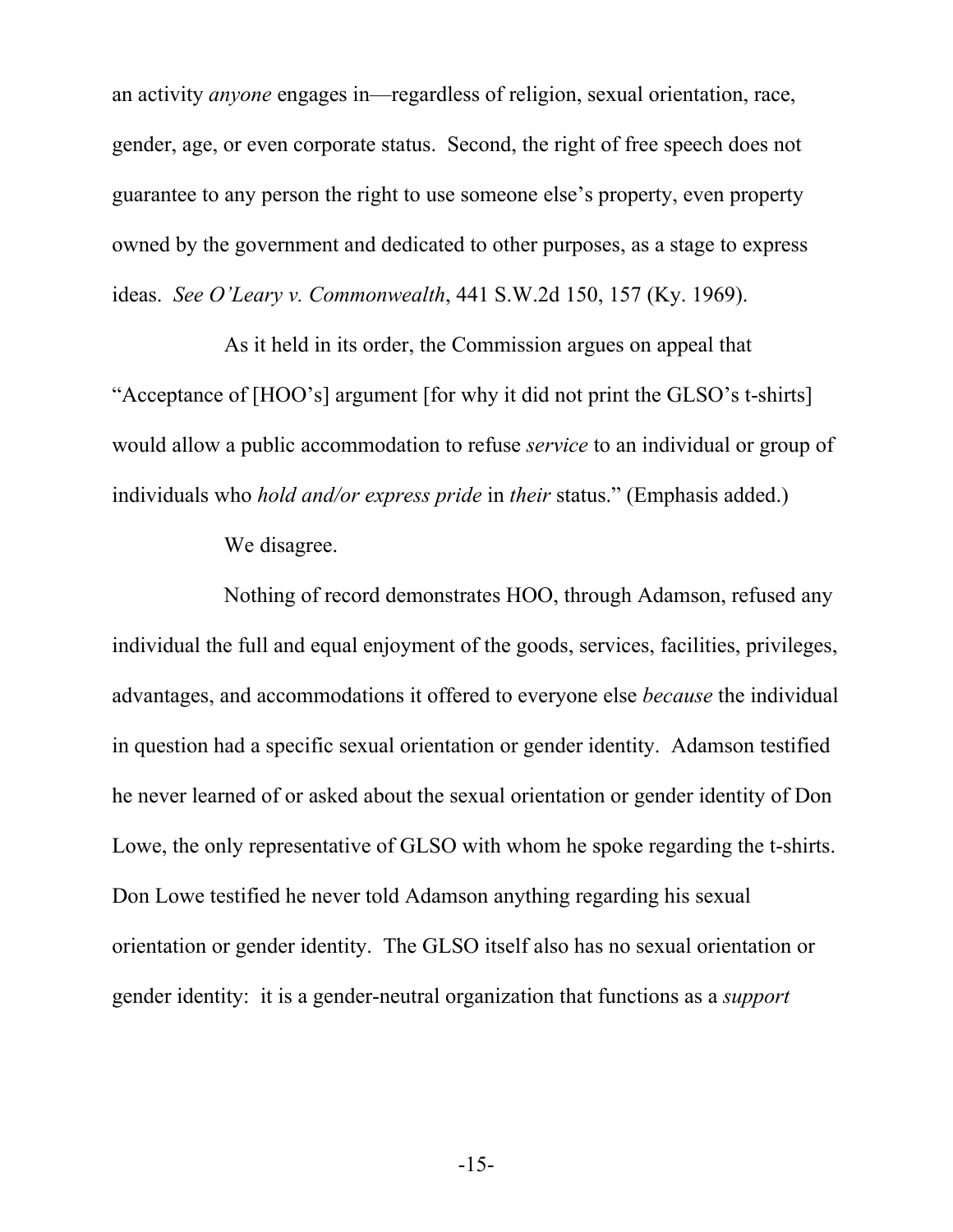*network* and *advocate* for individuals who identify as gay, lesbian, bisexual, or transgendered.<sup>[5](#page-15-0)</sup>

Also, nothing of record demonstrates HOO, through Adamson, refused any individual the full and equal enjoyment of the goods, services, facilities, privileges, advantages, and accommodations it offered to everyone else because the individual in question was *engaging in an activity or conduct exclusively or predominantly by a protected class of people*.

As reflected in its order, the Commission characterized the "activity or conduct" in question as (to paraphrase) the GLSO's holding and/or expressing pride in their status of being gay, lesbian, bisexual, or transgendered. As noted, however, the GLSO has no sexual orientation. Its membership and its Pride Festival welcome people of all sexual orientations. It functions as a support network and advocate for *others* (*i.e.*, gay, lesbian, bisexual, or transgendered individuals). And, the t-shirts the GLSO sought to order from HOO are an example of its support and advocacy of *others*. While the shirts merely bore a screen-printed design with the words "Lexington Pride Festival 2012," the number "5," and a series of rainbow-colored circles, the symbolism of this design, the festival the design promoted, and the GLSO's desire to sell these shirts to everyone clearly imparted a *message*: Some people are gay, lesbian, bisexual, and

<span id="page-15-0"></span><sup>&</sup>lt;sup>5</sup> The Commission made no determination that HOO discriminated on the basis of "imputed" sexual orientation, per Section 2-33(4). However, as *dicta* we note for the same reasons discussed that such a determination would have been similarly untenable.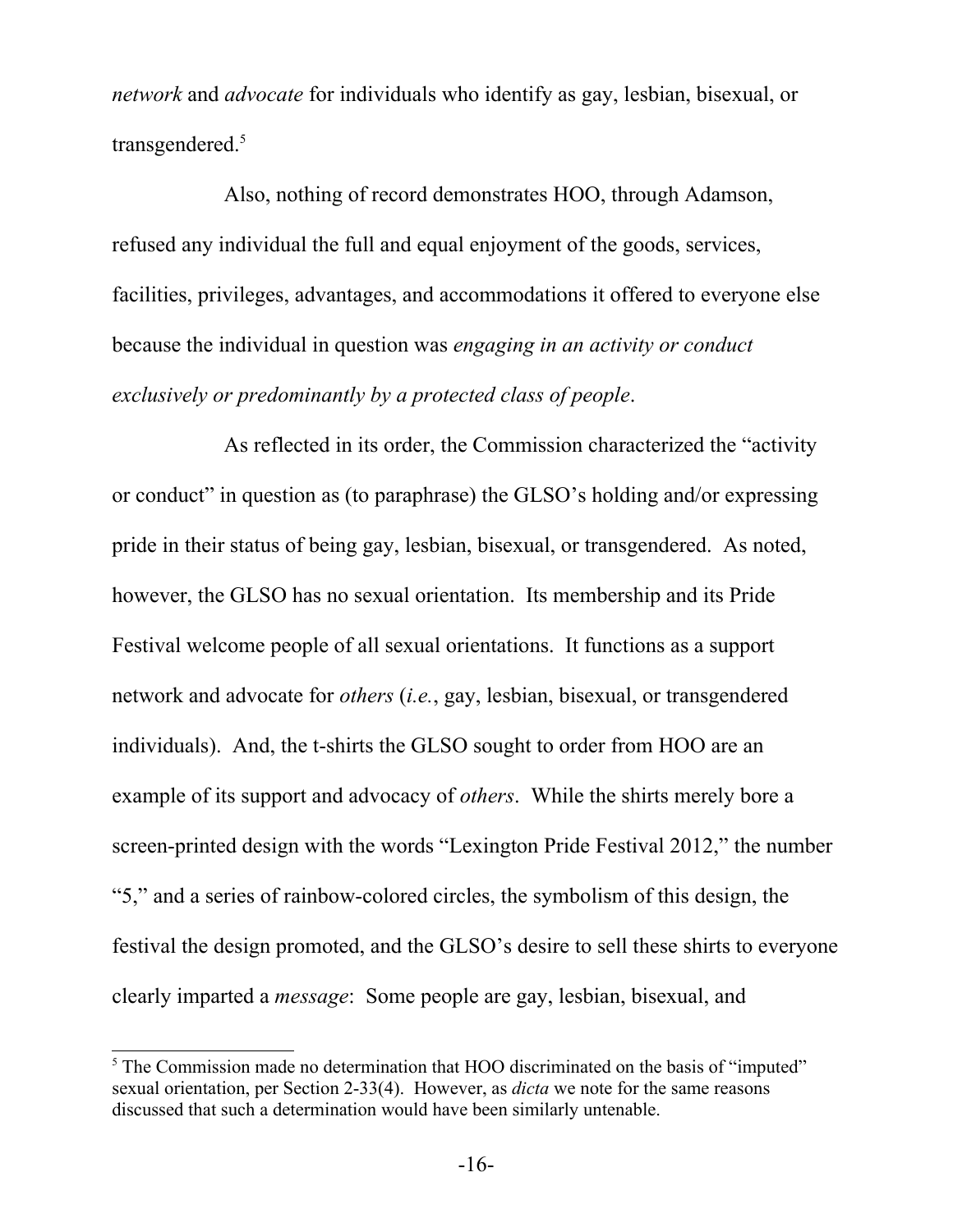transgendered; and people of their sexual orientations have as much claim to unqualified social acceptance as heterosexuals.

The act of wearing a yarmulke is conduct engaged in exclusively or predominantly by persons who practice Judaism. The acts of homosexual intercourse and same-sex marriage are conduct engaged in exclusively or predominantly by persons who are homosexual. But anyone—regardless of religion, sexual orientation, race, gender, age, or corporate status—may espouse the belief that people of varying sexual orientations have as much claim to unqualified social acceptance as heterosexuals. Indeed, the posture of the case before us underscores that very point: this case was *initiated* and *promoted* by Aaron Baker, a non-transgendered man in a married, heterosexual relationship who nevertheless functioned at all relevant times as the *President* of the GLSO. For this reason, conveying a message in support of a cause or belief (by, for example, producing or wearing a t-shirt bearing a message supporting equality) cannot be deemed *conduct* that is so closely correlated with a protected status that it is engaged in exclusively or predominantly by persons who have that particular protected status. It is a *point of view* and form of *speech* that could belong to any person, regardless of classification.

In other words, the "service" HOO offers is the promotion of *messages*. The "conduct" HOO chose not to promote was pure speech. There is no contention that HOO is a public *forum* in addition to a public *accommodation*.

-17-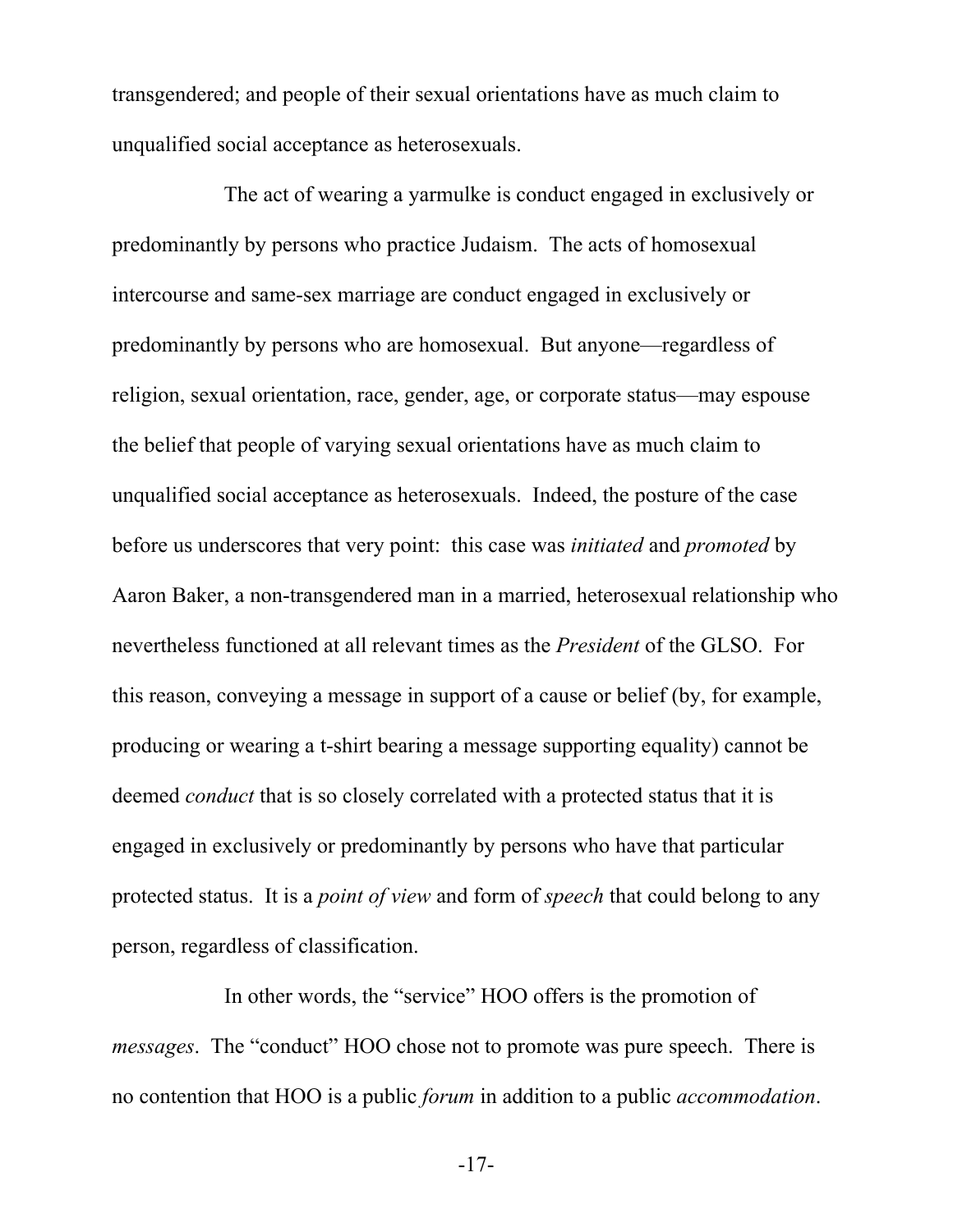Nothing in the fairness ordinance prohibits HOO, a private business, from engaging in *viewpoint* or *message* censorship. Thus, although the menu of services HOO provides to the public is accordingly limited, and censors certain points of view, it is the same limited menu HOO offers to every customer and is not, therefore, prohibited by the fairness ordinance.

A contrary conclusion would result in absurdity under the facts of this case. The Commission's interpretation of the fairness ordinance would allow any individual to claim any variety of protected class discrimination under the guise of the fairness ordinance merely by requesting a t-shirt espousing *support* for a protected class and then receiving a value-based refusal. A Buddhist who requested t-shirts from HOO stating, "I support equal treatment for Muslims," could complain of religious discrimination under the fairness ordinance if HOO opposed equal treatment for Muslims and refused to print the t-shirts on that basis. A 25-year-old who requested t-shirts stating, "I support equal treatment for those over forty" could complain of age discrimination if HOO refused on the basis of its disagreement with that message. A man who requests t-shirts stating, "I support equal treatment for women," could complain of gender discrimination if HOO refused to print the t-shirts because it disagreed with that message. And so forth. Clearly, this is not the intent of the ordinance.

## **CONCLUSION**

-18-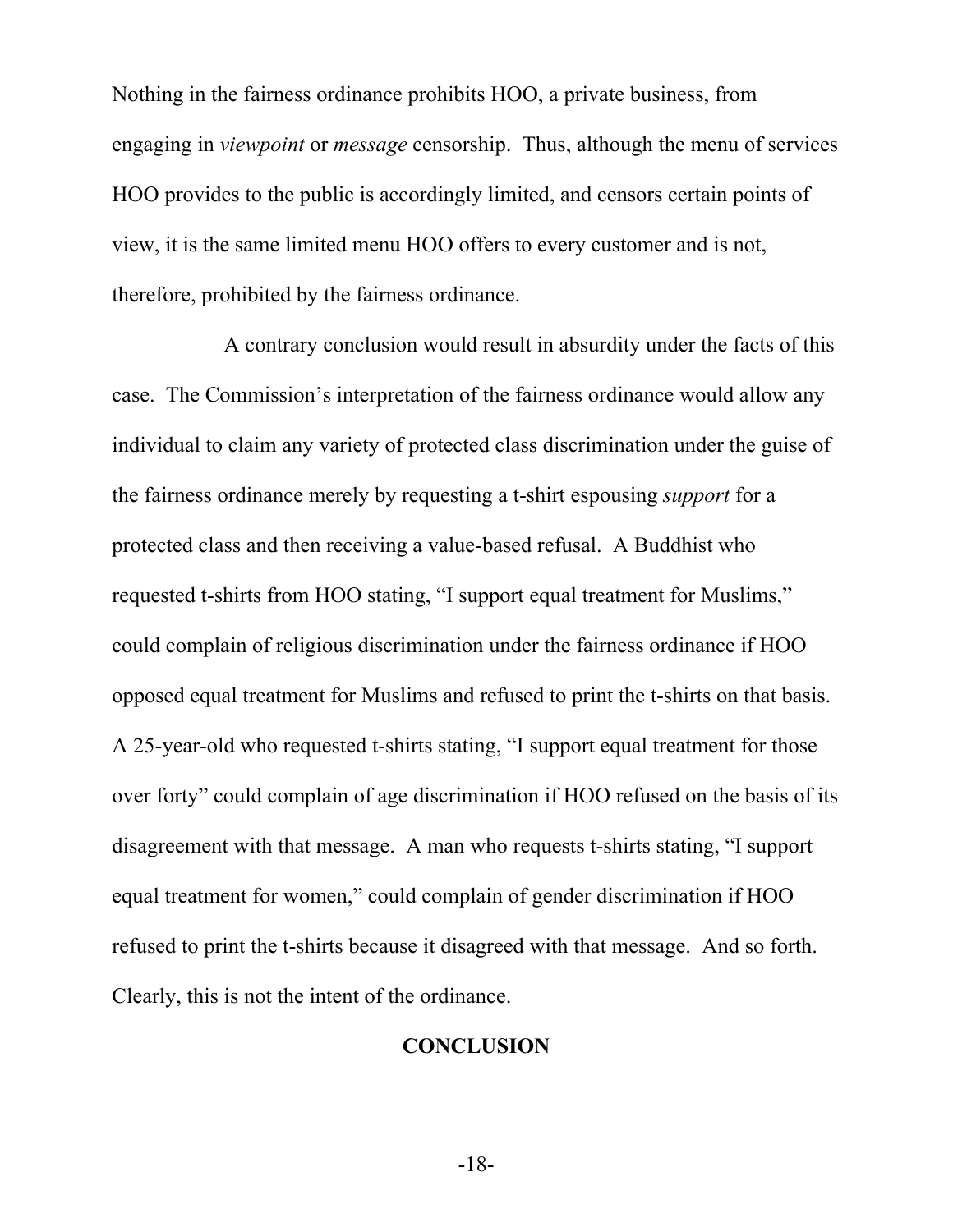The Fayette Circuit Court correctly reversed the order of the Lexington Fayette Urban County Human Rights Commission because HOO did not, as the Commission held, violate Section 2-33 of the Lexington-Fayette Urban County Government's Code of Ordinances. We therefore AFFIRM.

D. LAMBERT, JUDGE, CONCURS IN RESULT ONLY AND FILES A SEPARATE OPINION.

TAYLOR, JUDGE, DISSENTS AND WRITES SEPARATE OPINION.

 D. LAMBERT, CONCURRING: I concur with the result reached by the majority opinion. I write separately, however, to state that I would affirm the trial court based on the reasoning of *Burwell v. Hobby Lobby Stores, Inc.*, 134 S. Ct. 2751, 189 L. Ed. 2d 675 (2014). *Hobby Lobby* makes it clear that the Religious Freedom Restoration Act of 1993 (RFRA), 107 Stat. 1488, 42 U.S.C. § 2000bb et seq., allows closely held, for-profit entities, to freely advance their owners' sincerely held religious beliefs, as long as those beliefs do not offend existing federal laws that pass strict-scrutiny. I would echo the *Hobby Lobby* decision to hold that KRS 44[6](#page-18-0).350,<sup>6</sup> Kentucky's Religious Freedom Restoration Statute, offers

<span id="page-18-0"></span><sup>6</sup> **Prohibition upon government substantially burdening freedom of religion— Showing of compelling governmental interest—Description of "burden."** Government shall not substantially burden a person's freedom of religion. The right to act or refuse to act in a manner motivated by a sincerely held religious belief may not be substantially burdened unless the government proves by clear and convincing evidence that it has a compelling governmental interest in infringing the specific act or refusal to act and has used the least restrictive means to further that interest. A "burden" shall include indirect burdens such as withholding benefits, assessing penalties, or an exclusion from programs or access to facilities.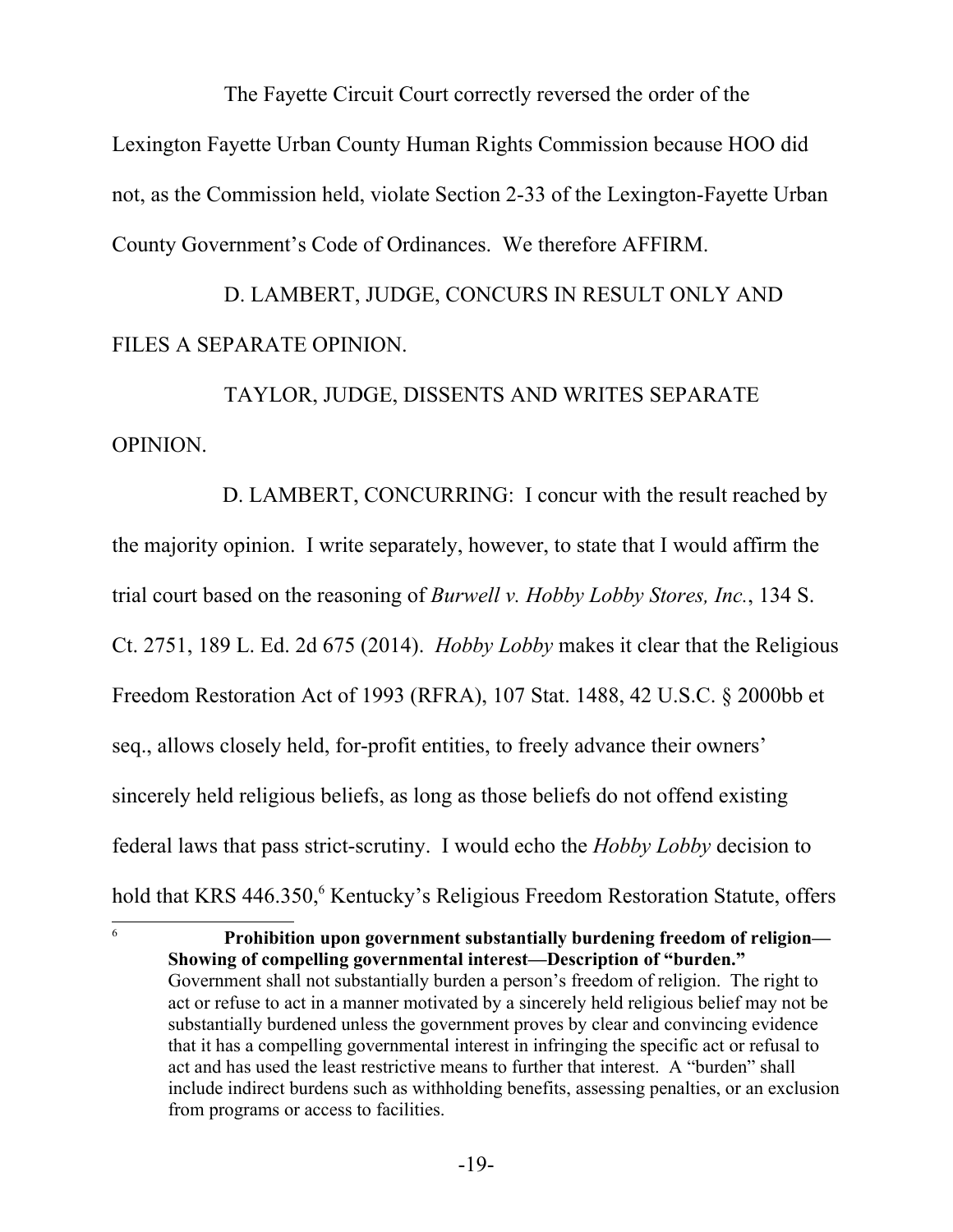similar protection against Kentucky laws that substantially burden the free exercise of religion.

At the outset, it is important to clarify what is and what is not at issue. First, HOO is a privately-owned corporation. Second, as the majority points out, HOO did not refuse to print the shirts simply because the GLSO representative is a member of a protected class listed in the fairness ordinance. Rather, HOO refused to print the shirts because the HOO owners believe the lifestyle choices promoted by GSLO conflict with their Christian values. Third, no one questions the sincerity of HOO's owners' religious convictions; in fact, the parties agree that the fairness ordinance substantially burdens HOO's owners' religious beliefs. And fourth, there is little doubt LFUCG has a compelling interest in preventing local businesses from discriminating against individuals based on their sexual orientation. LFUCG must be able to market itself as a place where all people can acquire the goods and services they need. Accordingly, by the plain text of KRS 446.350, the central issue here is whether the fairness ordinance is the leastrestrictive way for LFUCG to prevent local business from discriminating against members of the gay community without imposing a substantial burden on the exercise of religion. For the following reasons, I do not believe so.

Here, instead of providing an owner of a closely-held business, or the like, with an alternative means of accommodating a patron who wishes to promote

-20-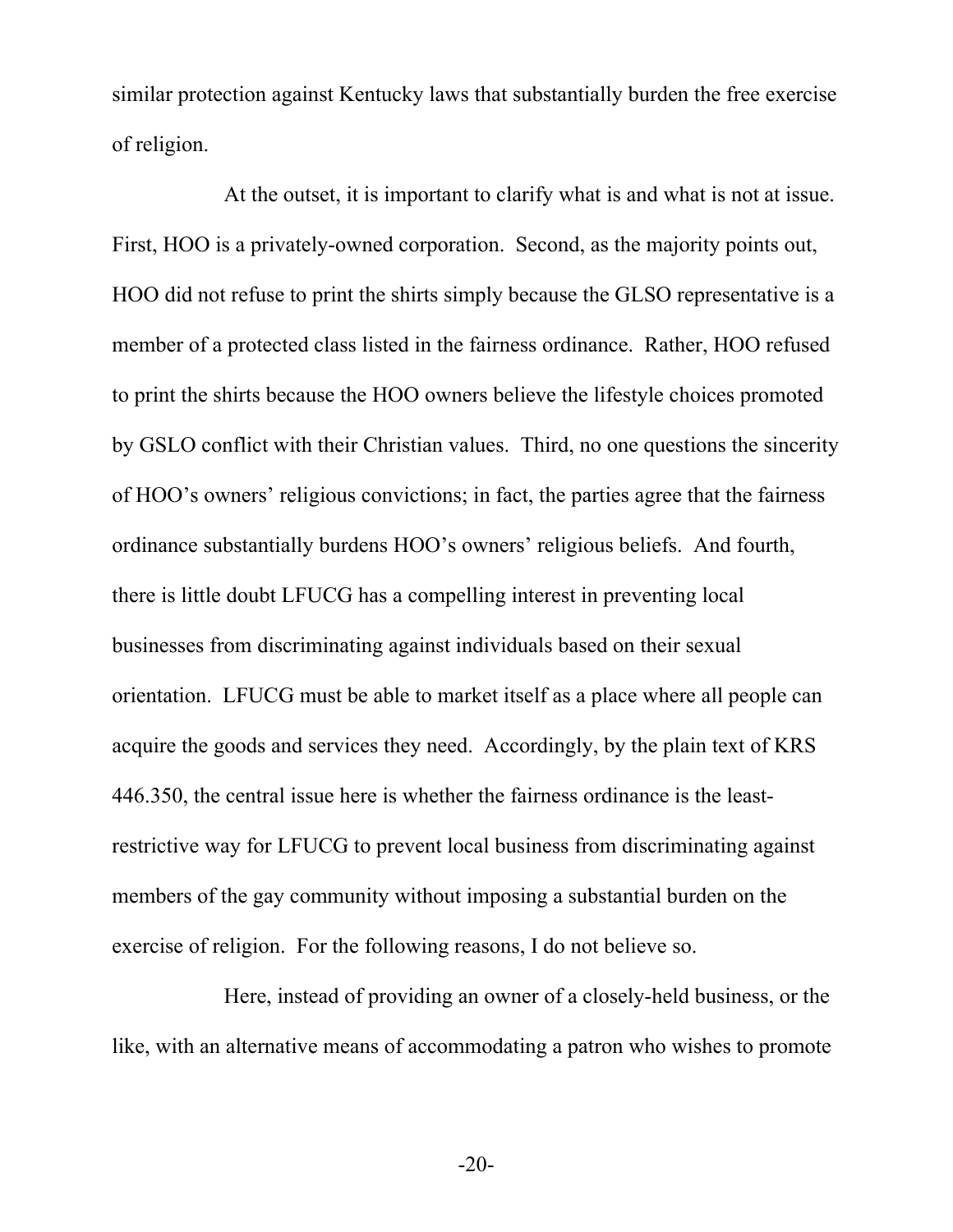a cause contrary to the owner's faith, $\lambda$  the fairness ordinance forces the owner to either join in the requested violation of a sincerely held religious belief, or face a penalty, *i.e.*, support the furtherance of the offending cause or take a class on how to support it. Such coercion violates KRS 446.350. In the face of the protected religious freedoms afforded to HOO under both the Federal and State Religious Freedom Restoration Acts, and *Hobby Lobby,* the fairness ordinance is therefore invalid as applied in this case. Thus, I join the majority in affirming the Circuit Court.

TAYLOR, JUDGE, DISSENTING. Respectfully, I dissent. I would reverse the circuit court's opinion and order and reinstate the Lexington Fayette Urban County Human Rights Commission (Commission) order that Hands On Originals, Inc. (HOO) had engaged in unlawful discrimination in violation of Lexington-Fayette Urban County Government's (LFUCG) Ordinance 201-99, Section 2-33 of the Code of Ordinances (Fairness Ordinance).

Although the circuit court primarily relied upon a violation of HOO's constitutional rights to reverse the Commission's order, one member of the majority effectively concludes that the Fairness Ordinance is not applicable to this case on the premise that HOO was engaging in conduct equivalent to "message censorship," and thus said conduct was not in violation of the ordinance. This line of reasoning is misplaced and otherwise ignores the deliberate and intentional

<span id="page-20-0"></span><sup>7</sup> Here, the owners of HOO offered to find a printer who would do the work at the same price quoted initially to accommodate the needs of the customer.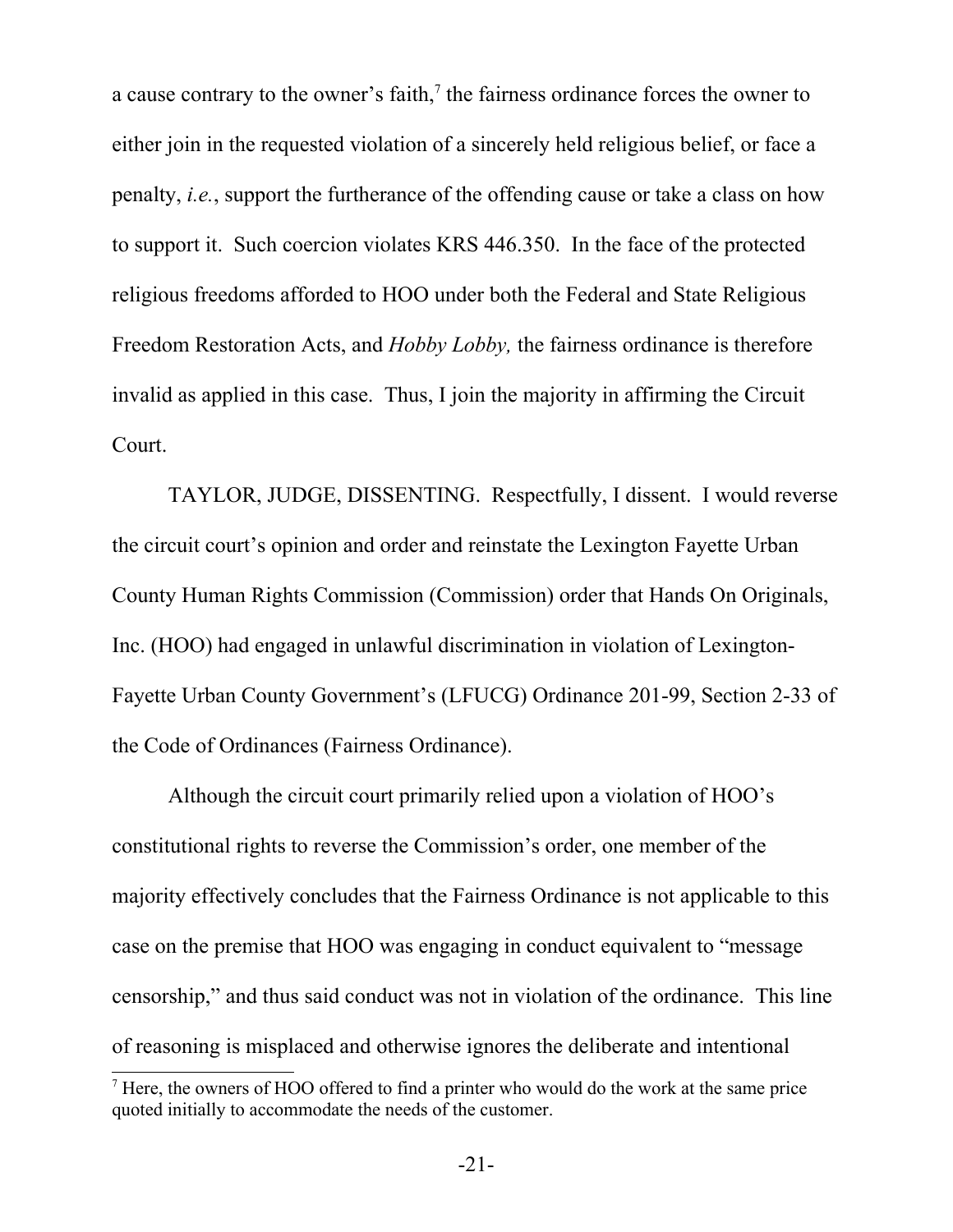discriminatory conduct of HOO in violation of the Fairness Ordinance, in my opinion.

The other majority member's view is that *Burwell v. Hobby Lobby Stores, Inc.*, 134 S. Ct. 2751, 189 L. Ed. 2d 675 (2014) is controlling, effectively concluding that Kentucky Revised Statutes (KRS) 446.350 protects against enforcement of the Ordinance against HOO on religious freedom grounds. This position is also misplaced, in my opinion, as the holding in *Hobby Lobby* was limited solely to the issue of whether a closely held corporation could raise a religious liberty defense to the insurance contraceptive coverage mandate of the Affordable Care Act. *Id.* And, I do not believe KRS 446.350 is implicated in this case, as the statute does not prohibit a governmental entity from enforcing laws or ordinances that prohibit discrimination and protect a citizen's fundamental rights. Moreover, the United States Supreme Court has held that religious beliefs or conduct may be burdened or limited where the compelling government interest is to eradicate discrimination. *See Bob Jones Univ. v. U.S.,* 461 U.S. 574, 103 S. Ct. 2017, 76 L. Ed. 2d 157 (1983) (holding that the government has an overriding interest in eradicating racial discrimination in education).

There is no dispute in this case that HOO is a "public accommodation" as defined in the Fairness Ordinance and to the extent applicable, the Kentucky Civil Rights Act as set out in KRS 344.010 *et seq*., as incorporated therein by the Ordinance. The Ordinance prohibits a public accommodation from discriminating

-22-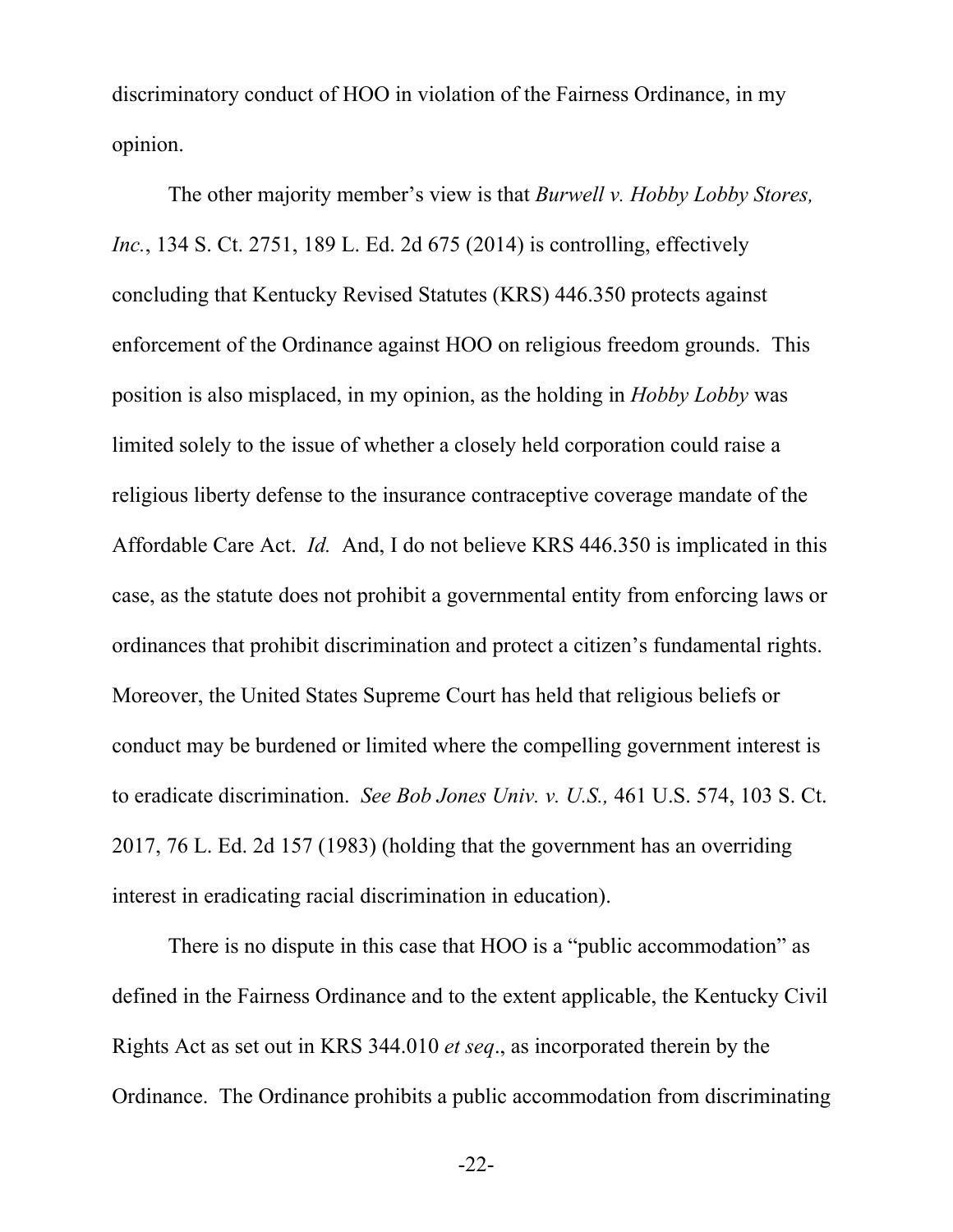against individuals on the basis of sexual orientation and gender identity. And there is also no dispute that after HOO owner Blaine Adamson spoke with a representative of the Gay and Lesbian Services Organization (GLSO), HOO refused to print t-shirts for GLSO's Lexington Pride Festival (Festival). The primary reason given to GLSO for HOO's refusal to print the t-shirts is that it would have violated the HOO owners' religious beliefs that sexual activity should not occur outside of a marriage between a man and a woman. This refusal to print the t-shirts occurred after an employee of HOO had submitted a written quote to GLSO to print the t-shirts for the Festival.

The LFUCG's policy behind Section 2-33 of the Code of Ordinances is to safeguard all individuals within Fayette County from discrimination in public accommodations on the basis of sexual orientation or gender identity. The conduct of HOO and its owners clearly violates Section 2-33 of the Code of Ordinances in that HOO's conduct was discriminatory against GLSO and its members based upon sexual orientation or gender identity. Adamson testified that upon believing that the Festival advocated homosexuality, among other things, HOO immediately refused to print the t-shirts. Regardless of whether this guise was premised upon freedom of religion or speech, HOO blatantly violated the ordinance. One member of the majority upholds circumventing the public accommodation issue by holding that GLSO as an entity, has no sexual orientation and thus is not protected by the ordinance. This argument fails on its face. GLSO serves gays and lesbians and

-23-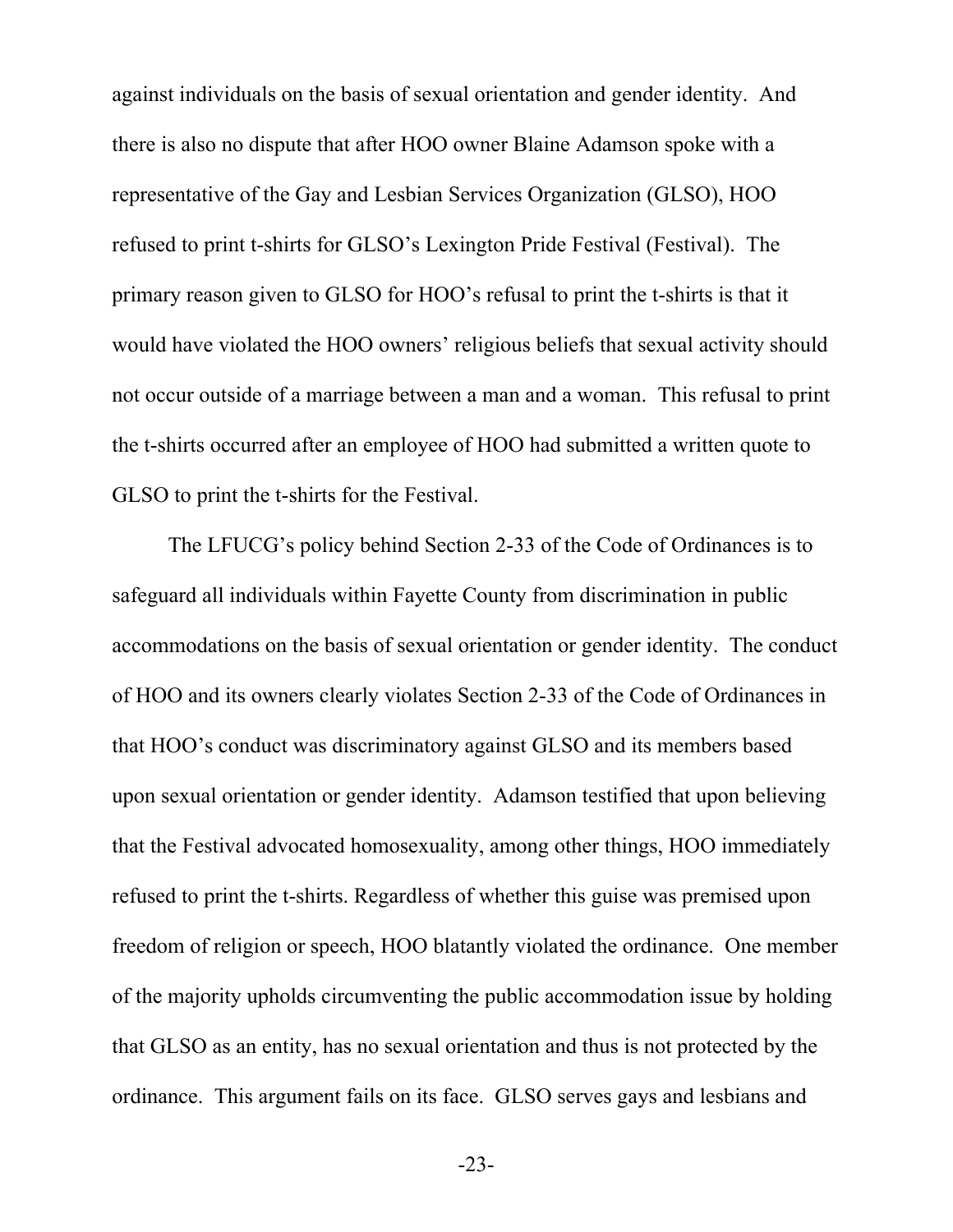promotes an "alternative lifestyle" that is contrary to some religious beliefs. That lifestyle is based upon sexual orientation and gender identity that the United States Supreme Court has recently recognized. In *Obergefell v. Hodges*, 135 S. Ct. 2584, 192 L. Ed. 2d 609 (2015), the Supreme Court held that the fundamental right to marry is guaranteed to same sex couples under the Due Process Clause and the Equal Protection Clause of the Fourteenth Amendment to the United States Constitution. The circuit court sets forth several times in its Opinion and Order that HOO and Adamson refused to print GLSO's t-shirts because of their religious beliefs against same sex relationships. However, gay marriage and same sex relationships are now recognized under the United States Constitution as a fundamental right. *Id.* Regardless of personal or religious beliefs, this is the law that courts are duty bound to follow.

The majority takes the position that the conduct of HOO in censoring the publication of the desired speech sought by GLSO does not violate the Fairness Ordinance. Effectively, that would mean that the ordinance protects gays or lesbians only to the extent they do not publicly display their same gender sexual orientation. This result would be totally contrary to legislative intent and undermine the legislative policy of LFUCG since the ordinance logically must protect against discriminatory conduct that is inextricably tied to sexual orientation or gender identity. Otherwise, the ordinance would have limited or no force or effect. The facts in this case clearly establish that HOO's conduct, the refusal to

-24-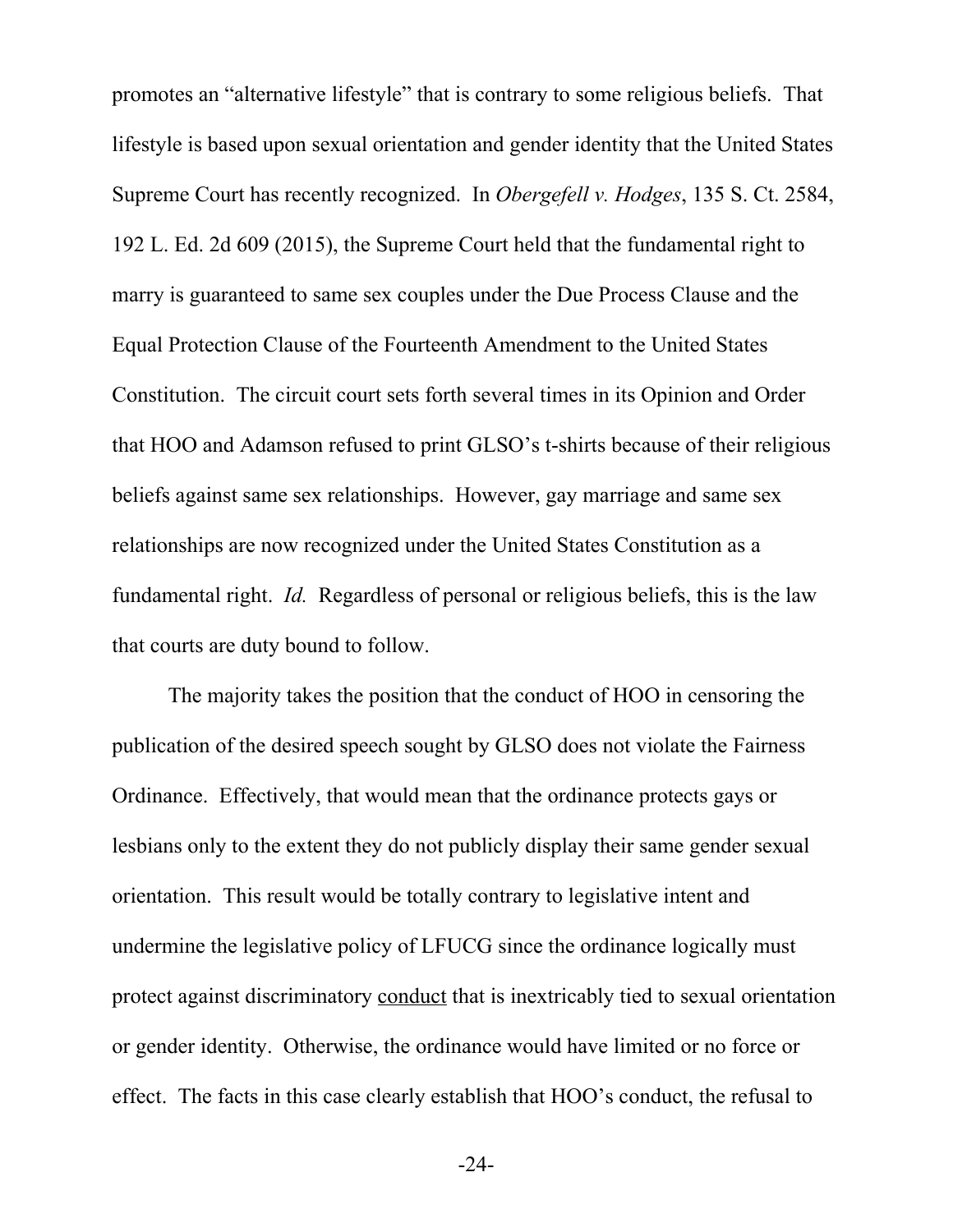print the t-shirts, was based upon gays and lesbians promoting a gay pride festival in Lexington, which violated the Fairness Ordinance.

Finally, it is important to note that the speech that HOO sought to censor was not obscene or defamatory. There was nothing obnoxious, inflammatory, false, or even pornographic that GLSO wanted to place on their t-shirts which would justify restricting their speech under the First Amendment. The record in this case does not remotely establish that the depiction of rainbow colors with the number "5" somehow symbolizes illicit or even illegal sexual relationships. Likewise, there is nothing in the message that illustrates or establishes that HOO either promotes or endorses the Festival. For those of us who grew up in the 60s and 70s, a rainbow was a symbol of peace; others view rainbows as symbolic of love, life, hope, promise, or even transformation. Even the Bible provides that a rainbow is a sign from God. Genesis 9:13.

The Kentucky Supreme Court recently emphasized the importance of free speech in our democracy in *Doe v. Coleman*, 497 S.W.3d 740 (Ky. 2016).

Therein, the Court stated:

And it is certainly true that "free speech" is one of the most sacrosanct of freedoms, and one which is at the heart of defining what it means to be a free citizen. The First Amendment of the United States Constitution guarantees this freedom.

*Id.* at 749.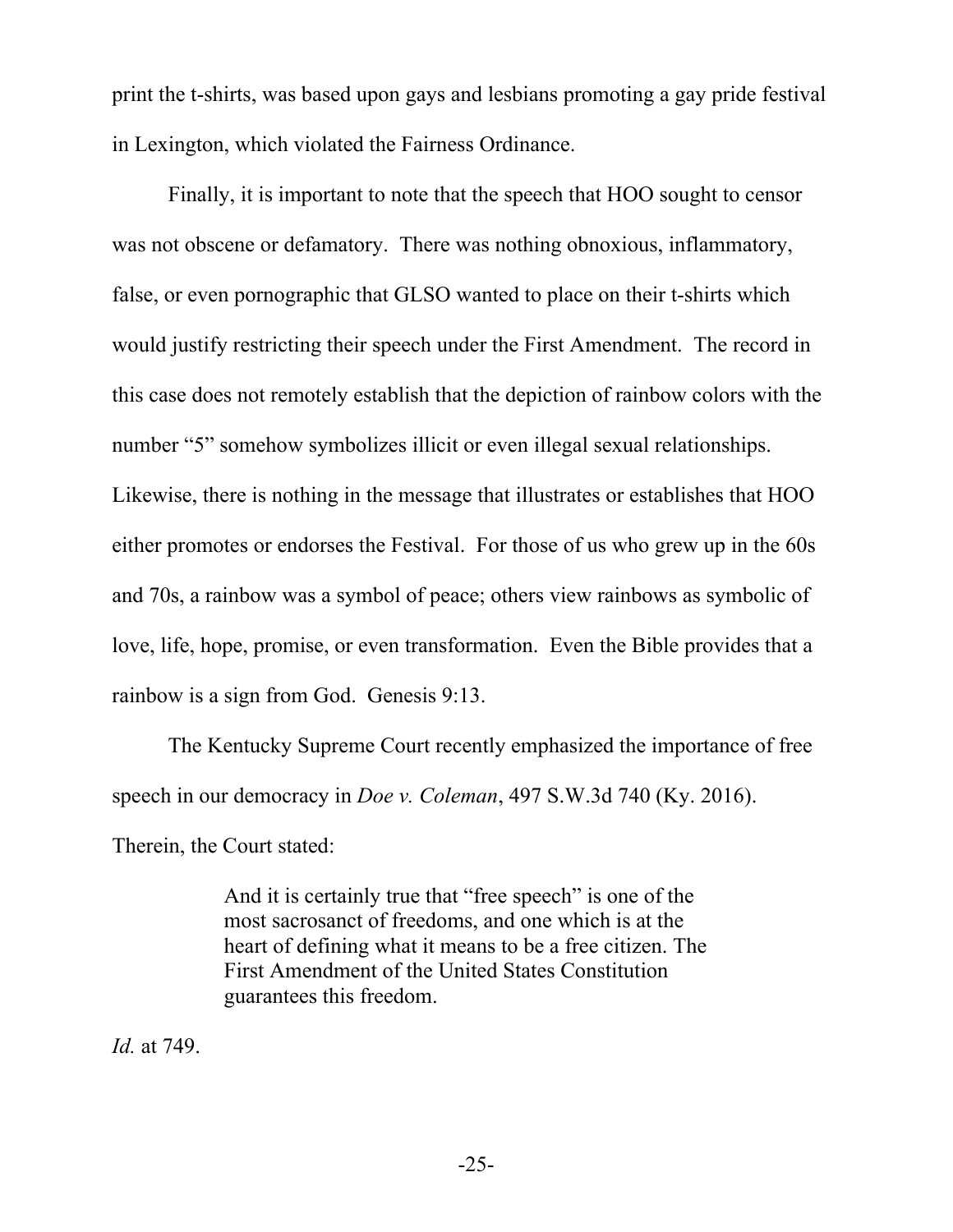While free speech is not without its limitations, nothing in the promotion of the Festival by GLSO came close to being outside the protections of the First Amendment. The Fairness Ordinance in this case is simply an extension of civil rights protections afforded to all citizens under federal, state and local laws. These civil rights protections serve the societal purpose of eradicating barriers to the equal treatment of all citizens in the commercial marketplace. *See State of Washington v. Arlene's Flowers, Inc.,* \_\_\_ P.3d \_\_\_, 2017 WL 629181 (Wash. 2017).

Accordingly, I believe the conduct of HOO in this case violated the Fairness Ordinance. I would reverse the circuit court and reinstate the order of the Commission holding HOO in violation thereof.